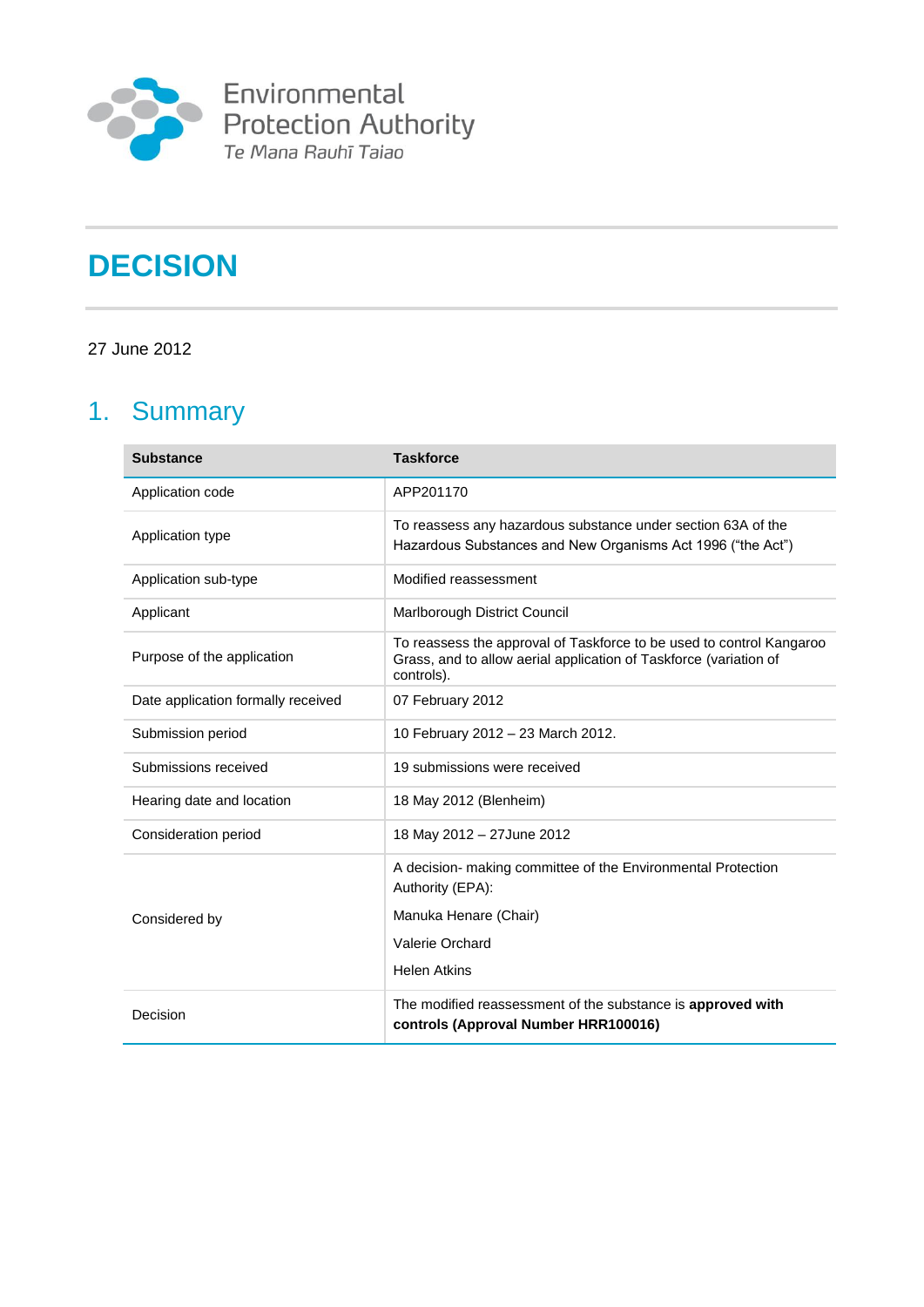## 2. Legislative criteria for the application

- 2.1. According to section 63A(1) of the Act, a modified reassessment may be carried out where the EPA considers that the reassessment will involve only a specific aspect of the approval and the proposed amendment is not a minor or technical amendment to which section 67A of the Act applies.
- 2.2. Unless otherwise stated, references to section numbers in this report refer to sections of the Hazardous Substances and New Organisms (HSNO) Act 1996 ("the Act") and clauses to clauses of the Hazardous Substances and New Organisms (Methodology) Order 1998 ("the Methodology")<sup>1</sup>.

## 3. Application process

## Background to the application

- 3.1. The Marlborough District Council ("the applicant") is seeking to modify the approval of Taskforce. Taskforce is a herbicide containing flupropanate as the sodium salt, formulated as a water suspension concentrate. It is approved for use for the control of Chilean needle grass and nassella tussock in pasture. It was approved by the Environmental Risk Management Authority on 7 September 2010 under Part 5 of the Act and has the HSNO approval number HSR100390.
- 3.2. Because of uncertainties regarding human health and environmental effects of Taskforce a number of restrictive controls were placed on the approval.
- 3.3. Two of these controls on the approval of Taskforce state that:
	- The method of application of Taskforce shall be limited to ground-based application only.  $\bullet$
	- The use of Taskforce shall be restricted to use on pasture to control Chilean needle grass or nassella tussock.
- 3.4. The applicant is seeking the variation of these controls to allow the following:
	- The aerial application of Taskforce.  $\bullet$
	- The use of Taskforce on kangaroo grass, in addition to the already permitted use on Chilean needle grass and nassella tussock.
- 3.5. In order to mitigate the risks to the environment from aerial application, the applicant proposed that three additional controls should be imposed. These controls are:
	- A requirement for aerial users to obtain a prior permission from the regional council.
	- A requirement for aerial applicators to be subject to an Aircare $<sup>tm</sup>$  Accreditation Audit<sup>2</sup>.</sup>
	- A restriction of the frequency of aerial application to one application within a five year period.

<u>.</u>

<sup>&</sup>lt;sup>1</sup> <http://www.epa.govt.nz/publications/er-pr-02-decision-paths.pdf>

<sup>&</sup>lt;sup>2</sup> http://www.aia.org.nz/AIRCARE.html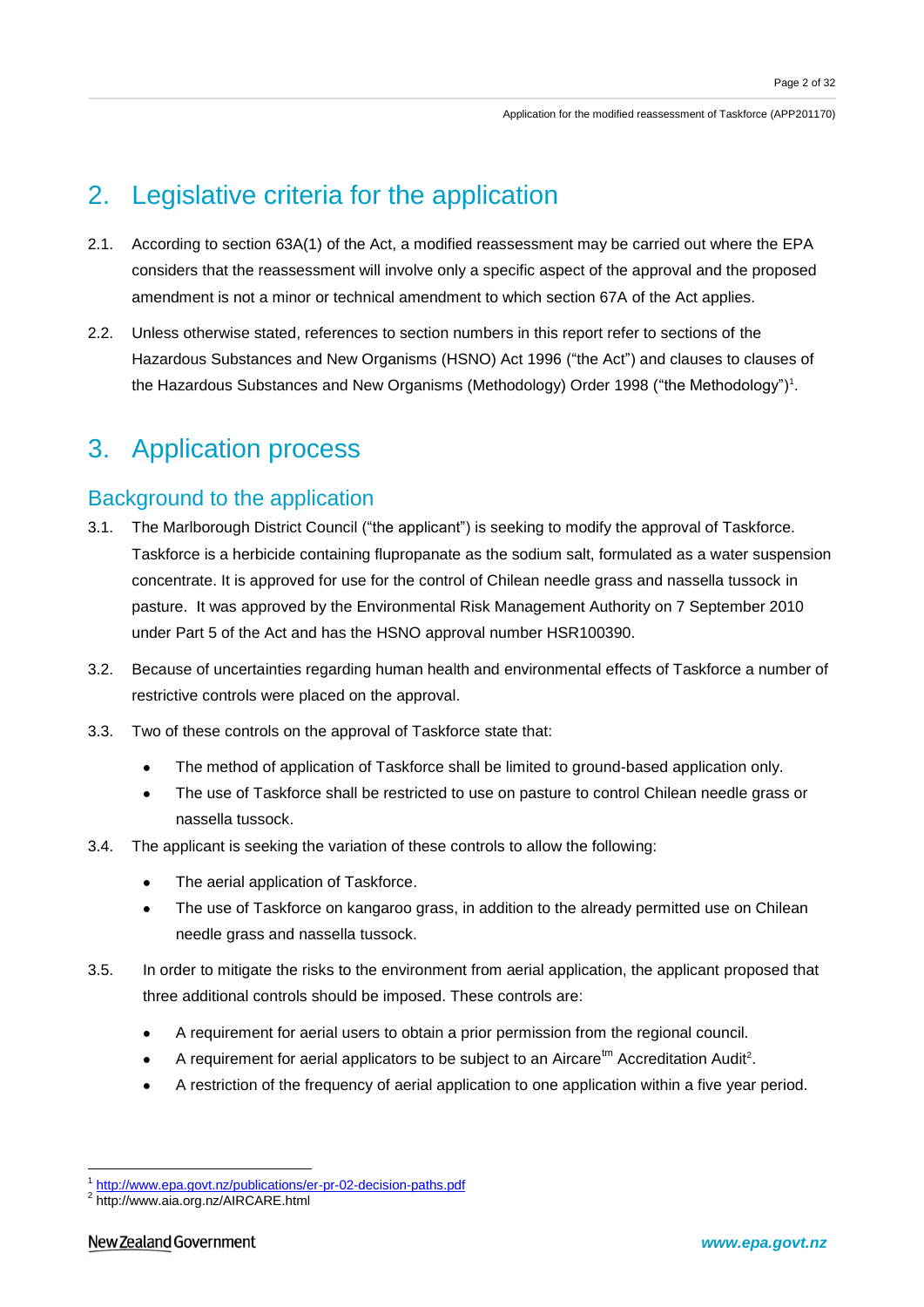3.6. As part of its application, the applicant requested that the approval be modified to allow the application of Taskforce in vineyards in addition to pasture. However, the applicant chose not to pursue this aspect of the reassessment due to a lack of residue data on grapes, so this aspect of the application was withdrawn.

## Formal receipt and notification

- 3.7. The application was lodged by the applicant pursuant to section 63A following grounds for reassessment having been established under section 62 by the EPA in its decision dated 2 December 2011 (application number APP201050).
- 3.8. The Ministry of Health, the Department of Labour, the Ministry for Primary Industries (formerly the Ministry of Agriculture and Forestry) and the Department of Conservation were identified as having a specific interest in the application. They were provided with a copy of the application and given the opportunity to comment or to make a submission by the 23<sup>rd</sup> of March 2012.
- 3.9. Other government departments, crown agencies and other interested parties, as listed in Appendix 3 of the Evaluation and Review Report<sup>3</sup> ("E&R Report"), were provided with a copy of the application summary. They were given the opportunity to comment or to make a submission by the 23<sup>rd</sup> of March 2012.

## **Submissions**

- 3.10. Nineteen submissions were received. The submitters included regional councils, farmers and iwi. A summary of submissions can be found in Appendix 4 of the E&R Report.
- 3.11. Three submitters requested to be heard in support of their submissions: Canterbury Regional Council, Hurunui District Council and Rex Dodson.
- 3.12. None of the submitters opposed the application. In supporting aerial application, the submitters maintained that ground-based application is not as effective as aerial application and that aerial application is the only option in difficult terrain.
- 3.13. Some submitters support the additional controls proposed by the Marlborough District Council. Others, including the Canterbury Regional Council, think them as unnecessary to address the risks associated with aerial application.

## Hearing and Decision Maker

3.14. In accordance with section 60 and clause 2(2)(b), a hearing was held on 18 May 2012 at the Marlborough Convention Centre, Blenheim, as it is where the applicant is located and is one of the regions most affected by infestations of Chilean needle grass (CNG).

<u>.</u>

<sup>3</sup> http://www.epa.govt.nz/search-

databases/HSNO%20Application%20Register%20Documents/APP201170\_Evaluation%20and%20Review%20Report%20- %20Taskforce.pdf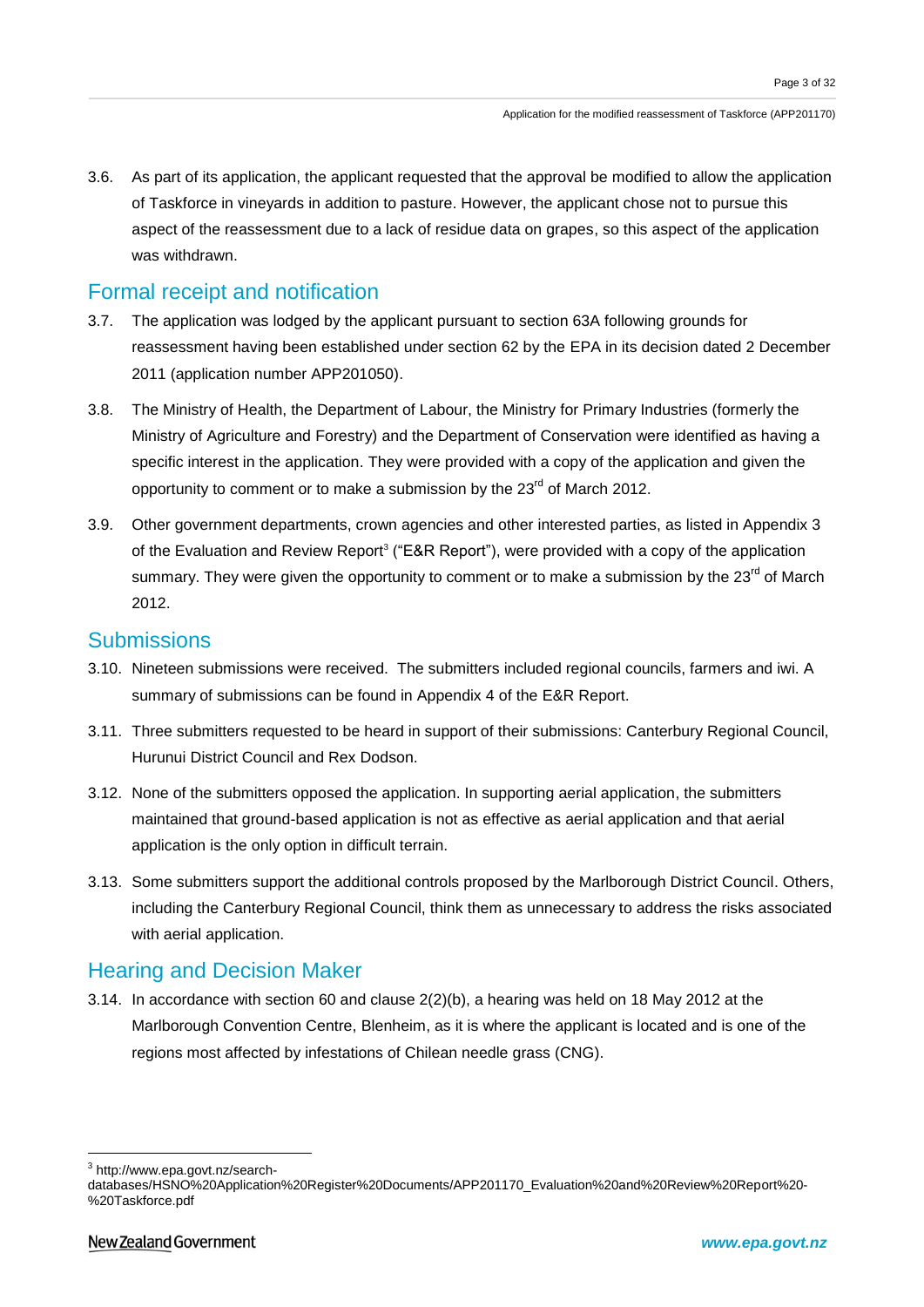## Evaluation and Review Report

3.15. The staff of the EPA ("the staff") prepared an E&R Report to aid the Committee in its decision-making process. The E&R Report consists of the staff's review of the application and supporting information, including submissions. In the E&R Report, the staff reviewed the proposed modification to the approval for Taskforce, assessed the potential risks, costs and benefits arising from the proposed modifications to human health, environment, Māori, society and community, and to the market economy. The E&R included an evaluation of the applicant's proposed controls that might be implemented in order to manage the risks posed by the proposed modifications to the use of Taskforce.

### **Hearing**

- 3.16. The Committee heard from the applicant (Ben Minehan and Dave Gruber, Marlborough District Council) and the following submitters:
	- Ray Maw (submitter, Environment Canterbury);
	- Winton Dalley, (submitter, Mayor of Hurunui District Council), Vincent Daly (witness, District Councillor);
	- Rex Dodson (submitter, farmer), Owen Dodson (witness, Managing Director and aerial applicator, Marlborough Helicopters Ltd).
- 3.17. The Committee heard from the applicant and submitters on the significant effects of the pest weeds, (particularly CNG). In addition to the effects of CNG on pasture production, there are also significant effects on animal welfare and stock movement causing economic and social hardship in the rural sector, for example in Hurunui. In addition, the Committee heard that, when the pest weeds are in remote locations, ground application was difficult and expensive. Further information was provided on the possible risk management options regarding aerial application as detailed in the application, and generally on significant benefits that aerial application of Taskforce may offer.
- 3.18. The Committee notes that the hearing provided a greater level of depth and context regarding the nature of the threat that CNG poses to farmers and livestock, communities and the environment than the information contained in the application, the E&R report and the submissions.
- 3.19. The Committee wishes to thank the applicant, submitters and the EPA staff for their input during the hearing, which greatly assisted it in reaching its decision.

## 4. Consideration

## The requirements of section 63A

4.1. According to section 63A(1), a modified reassessment may be carried out where the EPA considers that the reassessment will involve only a specific aspect of the approval and the proposed amendment is not a minor or technical amendment to which section 67A applies.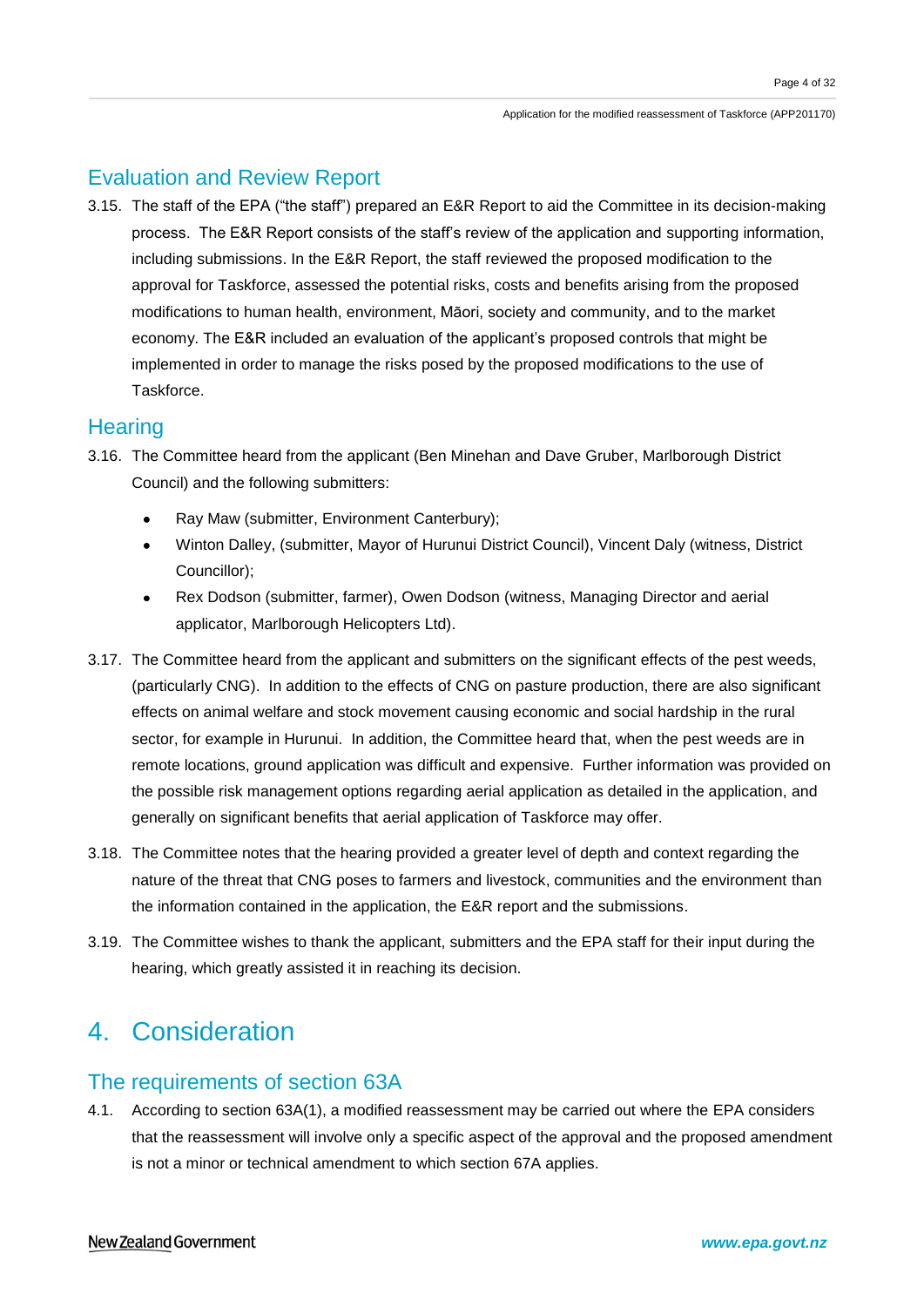- 4.2. The Committee considers that—
	- (a) a reassessment of the substance under section 63 is not appropriate because the reassessment will involve only a specific aspect of the approval (i.e. two of the existing restrictions on the use of Taskforce); and
	- (b) the amendment is not a "minor in effect" or a minor or technical amendment to which section 67A applies (i.e. a change in the existing restrictions on the use of Taskforce may result in an increase in risks and require different risk mitigation measures, which is not considered a minor in effect or minor or technical amendment).
- 4.3. According to section 63A(6), the Committee may approve or decline an application for reassessment under this section, as it considers appropriate, after taking into account:
	- (a) all the effects associated with the reassessment; and
	- (b) the best international practices and standards for the safe management of hazardous substances.

## Identification of the potentially non-negligible benefits, risks and costs associated with the modified reassessment of Taskforce

### **Approach to uncertainty**

4.4. In their E&R report, the staff identified that, because no additional information regarding the effects that Taskforce may have on the environment and human health was provided since the original approval, the uncertainty surrounding these effects is unchanged from the original approval, and remains high. Consequently, the Committee had to take into account the need for caution in managing the adverse effects of the aerial application of Taskforce. The Committee had also to determine the materiality and significance to the proposal of the uncertainty given the benefits of aerial application and the likely effects of Taskforce not being available for aerial application.

### **Potentially non-negligible benefits**

4.5. In its application, the applicant details the economic impacts posed by infestations of CNG, nassella tussock and kangaroo grass:

*"Every year a million dollars is spent controlling Nassella Tussock just in the Marlborough region alone. Infestations of these weeds on pastoral farms reduces their stock carrying capacity, in the case of Chilean Needlegrass it reduces animal welfare, and the time and money spent by farmers ... controlling them could be better spent on developing and enhancing their farm .,.. "*

- 4.6. The applicant and submitters provided details regarding the benefits of the proposal to allow aerial application of Taskforce, and use Taskforce to control kangaroo grass, may offer, which included:
	- 4.6.1. Aerial spraying of Taskforce will give landowners another control option for severe infestations of these invasive weeds.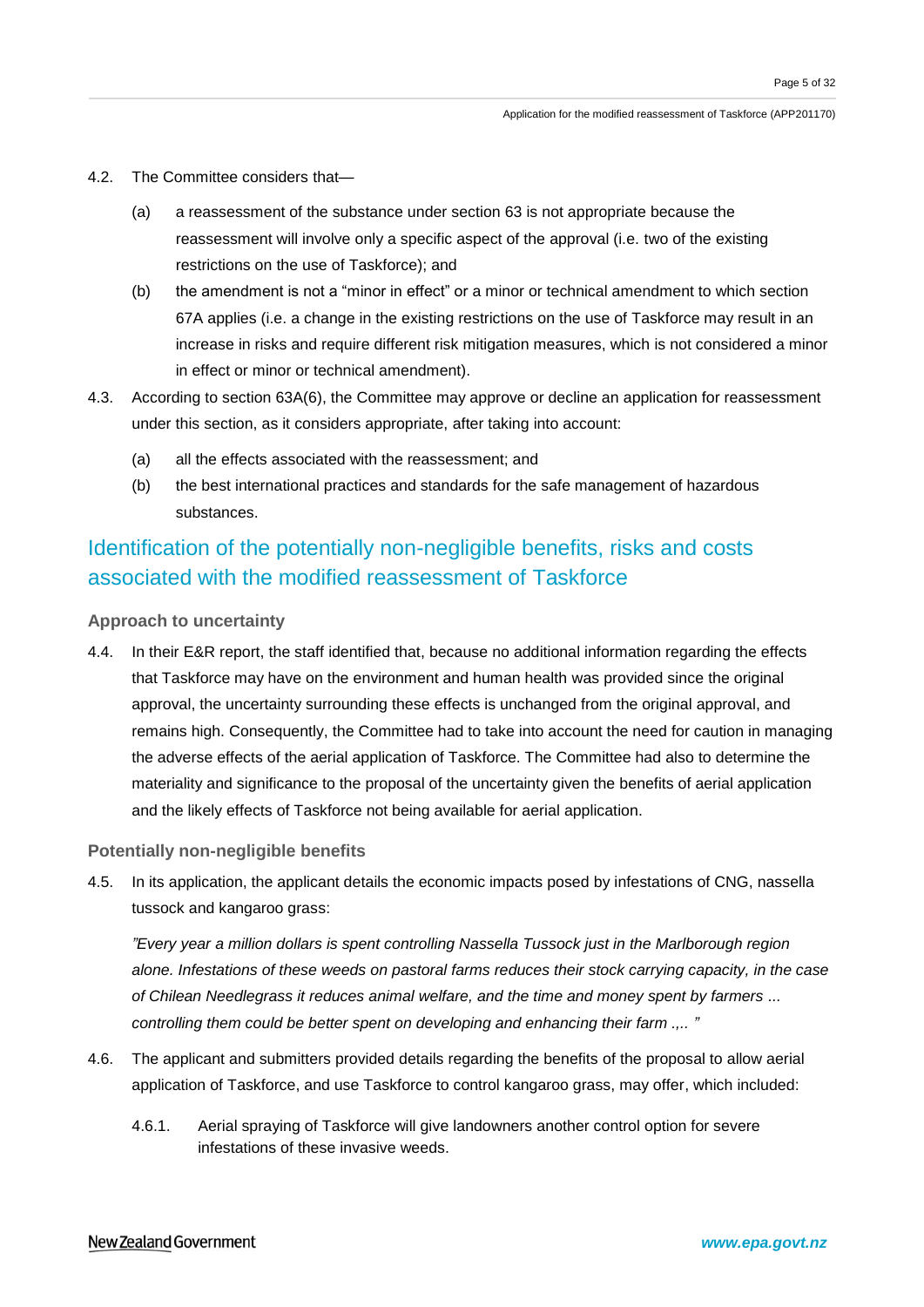- 4.6.2. Aerial application allows greater coverage and access to land inaccessible to ground-based spraying equipment. Greater coverage leads to increased effectiveness of a control programme.
- 4.6.3. The proposed infrequent aerial application will be more effective in controlling pest weeds in comparison to current methods, which include annual grubbing of weeds and handapplication of chemical pesticides, including Taskforce. The submitters highlighted that spot spraying of herbicides misses plants that would be covered using aerial spraying.
- 4.6.4. Control of CNG, nassella tussock and kangaroo grass will provide great financial benefit to landowners and communities. It will provide an opportunity to overcome the economic and social effects arising from the impacts of infestations on farmers and local communities in the affected regions. Particular reference was made during the hearing to the effects on the Forrester's farm in Hurunui District. The impact on the farmer concerned and broader community was described as "devastating". Infestations can have severe implications on the movement of animals and produce, in order to control the infestation and prevent further migration of pest weeds:
	- Transportation of stock from infested areas becomes restricted;
	- Transportation and sale of products such as hay from infested areas is restricted;
	- Pelts of animals contaminated with CNG seeds are unable to be used;
	- CNG poses significant animal welfare issues.
- 4.7. Based on the information provided at the hearing by submitters and the applicant, the Committee considers that with the current tools that are available (which include ground-based application of Taskforce) the spread of CNG, at best, is being inhibited. Its impacts are not reduced. The costs associated with on-going infestations of CNG are non-negligible, and these costs could rise if the spread of CNG continues.
- 4.8. The Committee considers that the benefits associated with aerial application of Taskforce, and use on kangaroo grass, are likely to result in substantial and significant benefits.

### **Potentially non-negligible risks and costs**

4.9. The costs and risks were assessed together in an integrated fashion in the E&R report.

### *Potential for adverse effects arising from aerial application*

4.10. The Committee considers that there is technical uncertainty surrounding the level of risk that use of Taskforce poses, with potentially non-negligible human health and environmental risks associated with the substance. The Committee considers that greater areas of land that could be treated by aerial application. Consequently, the quantity of Taskforce being placed into the environment would be greater also. The Committee considers that the level of risk resulting from allowing aerial application of Taskforce will be greater than under the existing approval conditions, and requires additional risk management controls to ensure that the risks posed are minimised.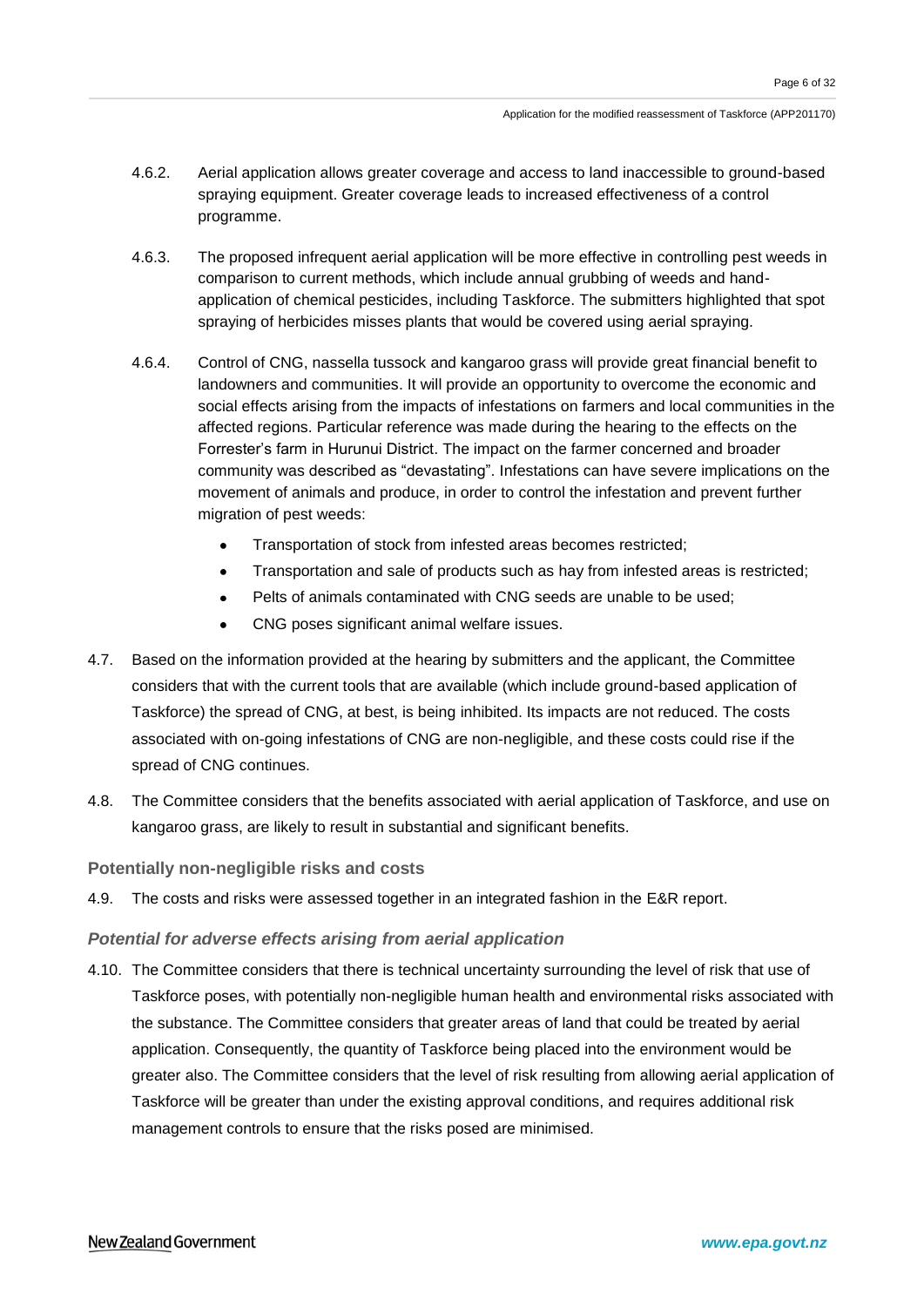### *Effects on waterways*

4.11. Technical uncertainty exists in relation to Taskforce because there is a lack of ecotoxicity data for the substance. Given the long-lasting effects of the substance on the target pest weeds, application of Taskforce onto dry streams or river beds could potentially be an issue should water flow in those locations after application. The Committee notes that the applicant's verbal evidence suggests that the leaching rates of the substance are low. However, no empirical studies have been provided for the Committee to consider so a precautionary approach to protect waterways from exposure to Taskforce is required.

### *Inclusion of kangaroo grass as a target pest weed*

4.12. The Committee considers that inclusion of kangaroo grass as a permitted target pest weed will not pose any greater level of risk than those not mitigated by the existing approval conditions for CNG and nassella tussock.

### *Off-target application and spray-drift*

- 4.13. The Committee notes that off target application of Taskforce (such as by spray drift) could pose a threat to the environment. The Committee notes that the information provided during the hearing from submitters provided a level of assurance that appropriately trained aerial applicators can operate in a manner that minimises spray drift, when using appropriate application parameters.
	- 4.13.1. Mr Owen Dodson (from Marlborough Helicopters Ltd) highlighted that key parameters that affect the degree of spray drift include droplet size and weather conditions – the product density, once diluted in the spray tank, is not a key risk mitigation factor.
	- 4.13.2. Mr Dodson went on to provide information on current practices regarding aerial application of agricultural pesticides, including a video demonstration of the information that can be obtained in flight to inform the operation as part of an aerial application programme.
	- 4.13.3. Mr Ray Maw (from Environment Canterbury) elaborated on his submission, highlighting the requirements for use conditions of the substance to be specified on the product label, and that use of the substance should require Differential Global Positioning System (DGPS) data to be recorded, and retained, to demonstrate both the location and discharge of the substance.

## 5. Controls

5.1. During the original assessment of Taskforce, based on the hazard classification determined for Taskforce, a set of associated default controls specified by regulations under the Act was identified as being applicable. Based on the risk assessment conducted during the original assessment a number of additions, variations and deletions were applied to the controls for Taskforce. These controls form the basis of the controls set out in Appendix A.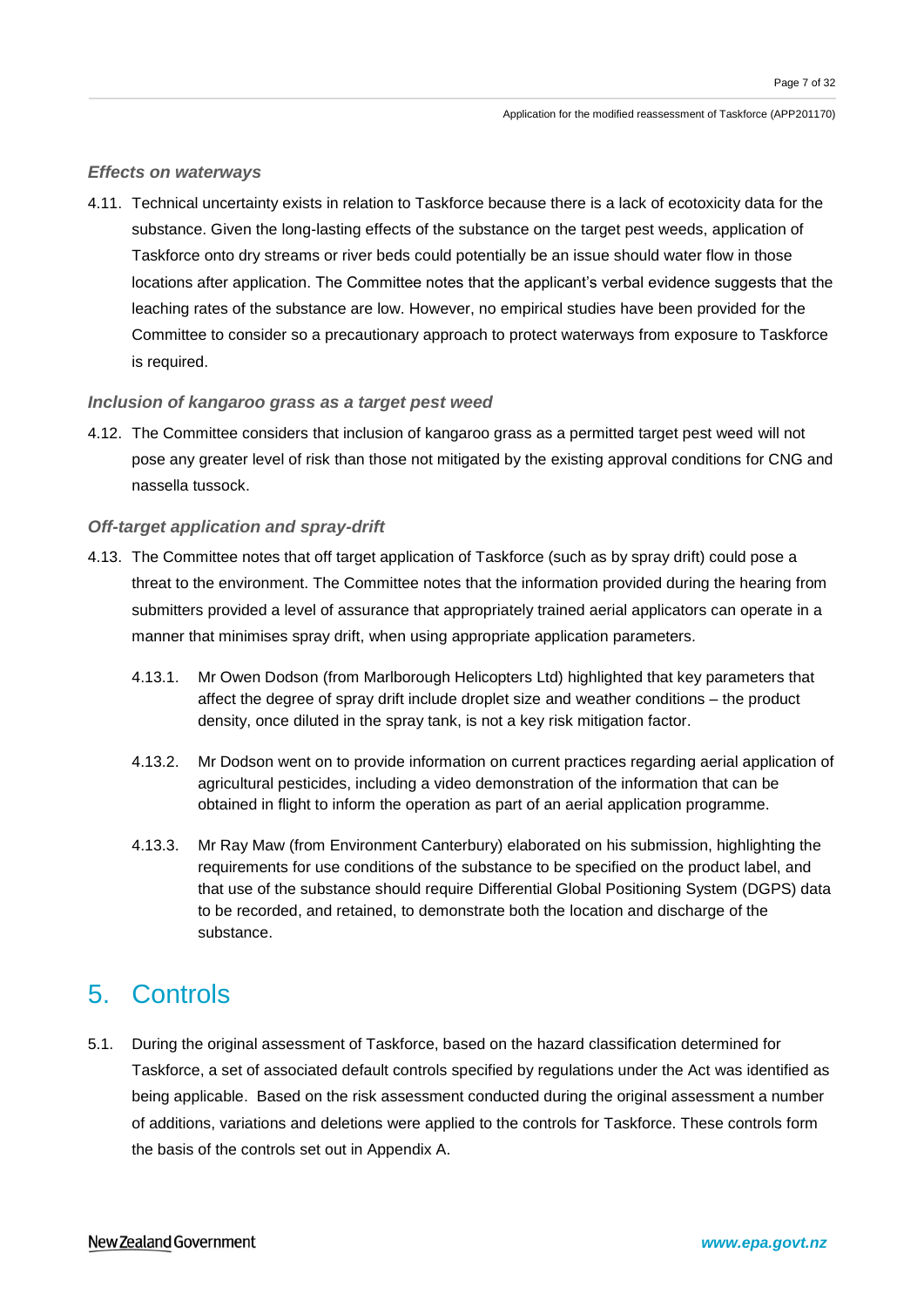## Modifications to the controls

5.2. The Committee considers that modifications to the existing controls that apply to Taskforce will be required in order to ensure that an increase in risks to human health or the environment resulting from aerial application, or use on kangaroo grass, are adequately managed. The Committee considers that the controls listed in Appendix A should apply to Taskforce, and will be more effective in terms of its effect on the management, use, and risks of the substance, in accordance with section 77A (4)(a).

### *Additional label information (Additional Control 5)*

- 5.3. The Committee considers that end-users of Taskforce need to be informed of the specific details that relate to the restrictions that apply to aerial application and differences to ground-based application. The Committee considers that application rates and frequencies for ground and aerial applications is required to be specified on the product label.
- 5.4. To mitigate risks arising from the off-target application of Taskforce (i.e. outside of the target application area), the Committee considers it appropriate to set a control specifying the minimum droplet size *via* a statement on the product label. The label shall include a statement that the minimum droplet size for aerial application should be "coarse", as specified in NZS:8409 Management of Agrichemicals<sup>4</sup> in accordance with the British Crop Production Council (BCPC) classification<sup>5</sup>. Droplet size is a key parameter that affects spray drift, with larger droplets (such as "coarse" or "very coarse") being less susceptible to drift.

### *Notification requirements (Additional Control 6)*

- 5.5. The Committee considers that notification of persons that may be affected by the aerial application of Taskforce should be made at least 10 working days, but no more than 3 months, in advance of the application, in order to provide relevant information to those affected parties.
	- 5.5.1. The Committee considers that the owners or occupiers of neighbouring properties may be affected by the aerial application of Taskforce, and should be informed in advance of any aerial applications.
	- 5.5.2. The Committee considers that, given their traditional relationships with ancestral lands, water, sites, wāhi tapu, valued flora and fauna or other taonga, it is appropriate to inform representatives of local iwi rūnanga of intended aerial applications of Taskforce, as this allows the iwi to manage any associated issues that might arise from aerial application of Taskforce.
	- 5.5.3. The Committee considers that the EPA should be notified in advance of an aerial application, which will provide a record of whether an aerial application has taken place on a given piece of land within the past five years.

<u>.</u>

<sup>4</sup> http://shop.standards.co.nz/scope/NZS8409-2004.scope.scope.pdf

<sup>5</sup> http://www.bcpc.org/index.php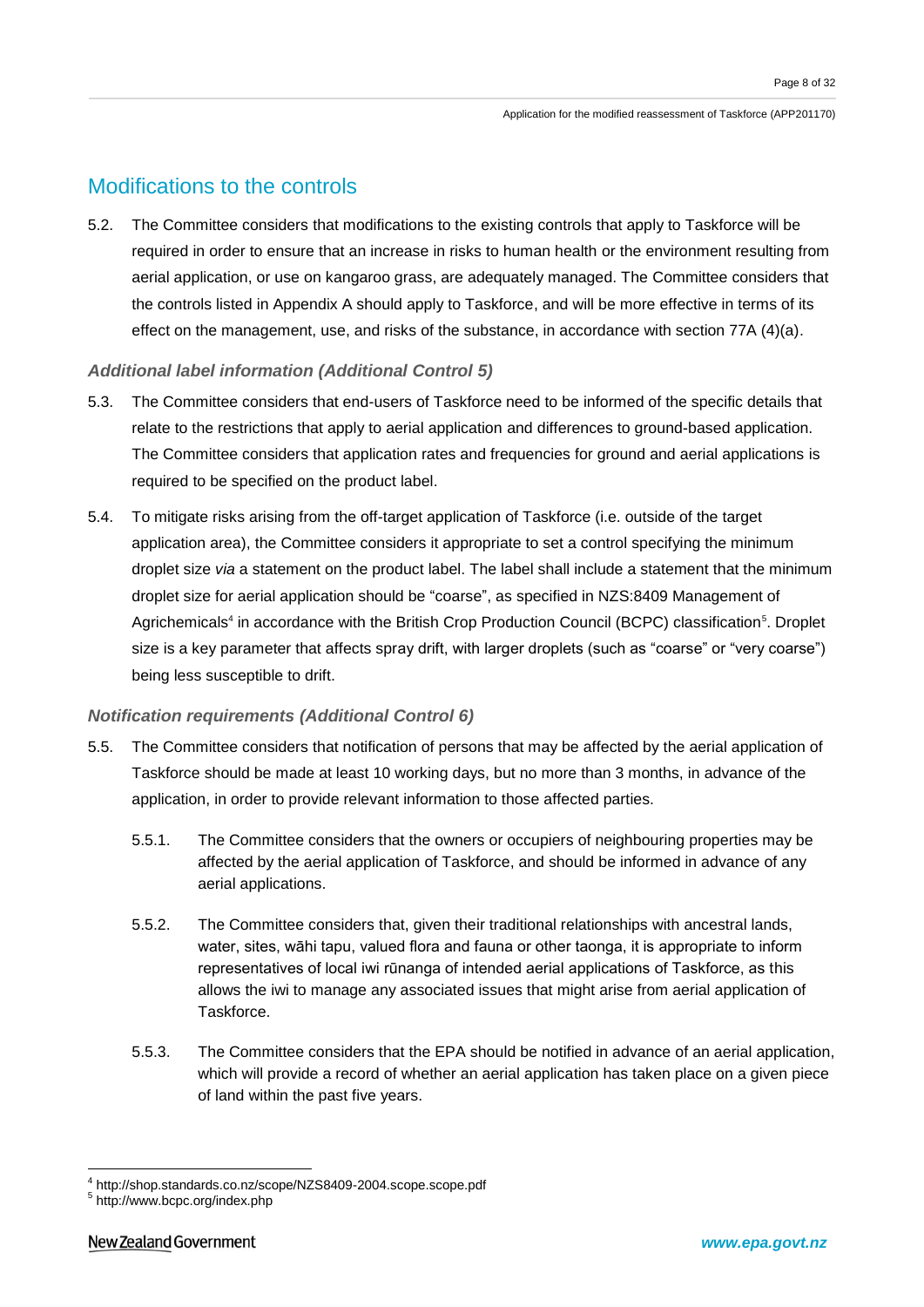- 5.6. The Committee considers that the following control should be added to ensure that appropriate parties are notified in advance of an aerial application of Taskforce:
	- *(1) No person may apply, or engage another person to apply, Taskforce unless the person has given notice of the proposed application to—*
		- *(a) the EPA;*
		- *(b) occupiers and owners of land, dwellings or buildings immediately abutting the application area;*
		- *(c) the relevant local iwi rūnanga representatives.*
	- *(2) The notice referred to in subclause (1) must—*
		- *(a) be given with sufficient prior notification, at least 10 working days but no more than 3 months in advance of the aerial application; and*
		- *(b) specify the following:*
			- *(i) the* location *of application area that Taskforce will be aerially applied to;*
			- *(ii) the date and approximate duration of each application;*
			- *(iii) the name of the organisation/s undertaking the application, and*
			- *(iv) contact details for the person in charge of the application (phone, email or postal address).*

### *Approved Handler requirements (Additional Control 7)*

- 5.7. The Committee considers that the application of Taskforce is required to be carried out by an approved handler. Additionally, the Committee considers that the approved handler requirements for aerial application are met if the applicator has a current pilot chemical rating in accordance with Part 61 of the Civil Aviation Rules. This is in alignment with the requirements that apply to existing aerially applied agricultural pesticides.
- 5.8. The approved handler requirements for Taskforce have been modified to accommodate aerial application.

### *Protection of waterways from aerial applications (Additional Control 8)*

- 5.9. The Committee has identified a number of issues relating to the protection of waterbodies from potential exposure, as a result of aerial application of Taskforce.
	- 5.9.1. The Committee is concerned about the effect of Taskforce on ephemeral waterways, given the uncertainty that exists regarding the effects that the substance may pose to aquatic systems. Additionally, given the claim of long-lasting herbicidal effects (i.e. whether Taskforce is persistent and/or bioaccumulative), measures to protect intermittent water systems are required. These ephemeral waterways may be at risk from exposure to quantities of the substance residual in the soil of dry waterways. The existing control on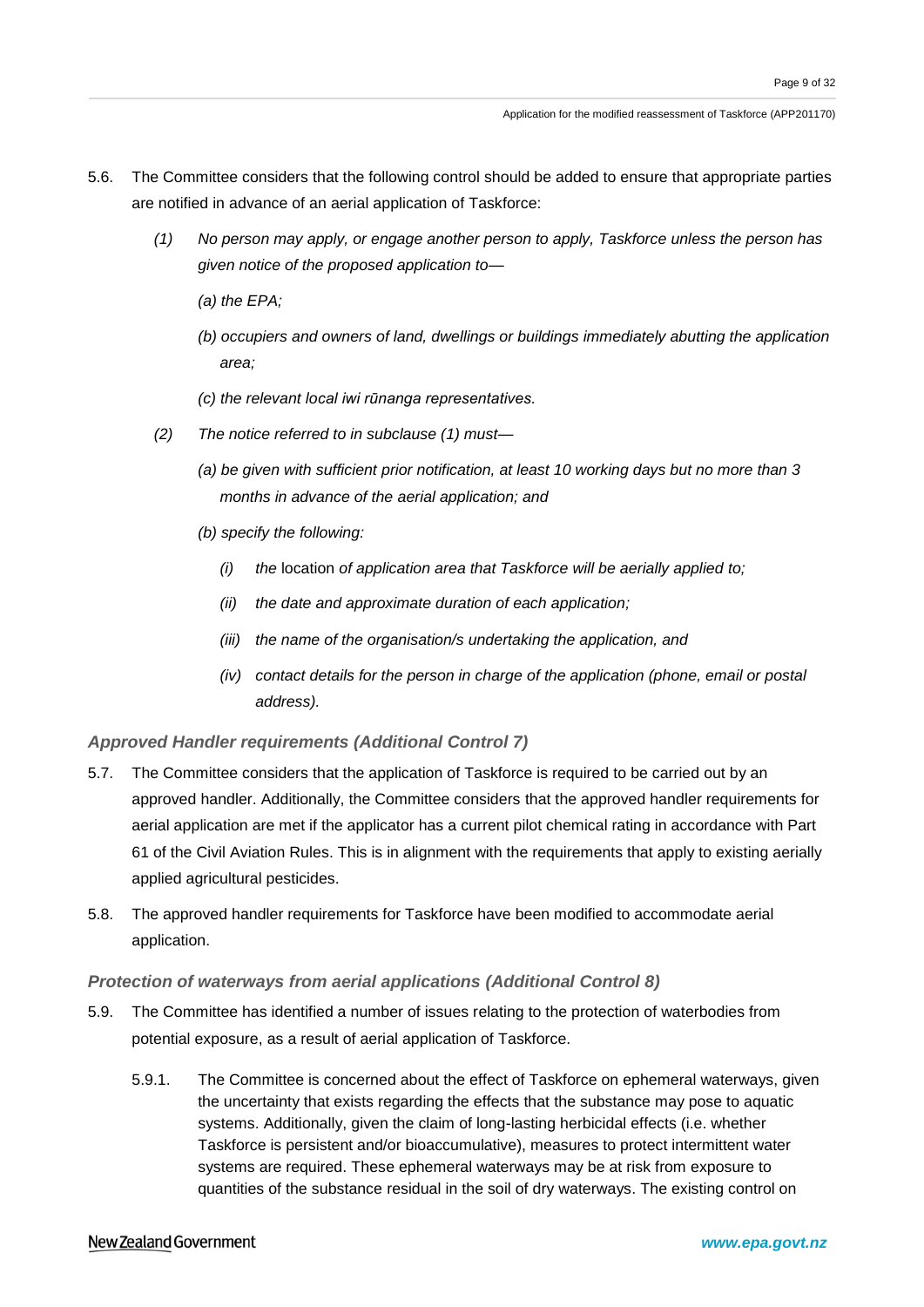Taskforce does not permit application of Taskforce onto or into water, which provides a control measure for existing waterbodies. As a result, a precautionary approach has been adopted and this restriction is extended to prohibit aerial application into known ephemeral waterways.

- 5.9.2. The Committee considers that measures are required to manage the runoff of Taskforce as a result of rainfall washing the substance off of the area of application into waterways. The Committee has included a control that prohibits the application of Taskforce if rainfall sufficient to result in runoff is forecast or expected with 24 hours of completion of the application.
- 5.10. The Committee considers that the following control will manage the risks of Taskforce to waterbodies:

### *Use restriction for Taskforce*

- *(1) Taskforce shall not be applied onto or into water.*
- *(2) Taskforce shall not be aerially applied to any place if rainfall that may lead to runoff of the substance from the treated area is forecast or expected within 24 hours of the completion of an application.*
- *(3) For the purpose of subclause (1), "water" means water in all its physical forms, whether flowing or not, and whether over or under ground, but does not include water in any form while in a pipe, tank or cistern and, in the case of aerial application, includes known intermittently flowing rivers (such as ephemeral waterways).*

### *Inclusion of kangaroo grass as a target pest weed species (Additional Control 9)*

5.11. In order to allow the use of Taskforce on kangaroo grass, the current restriction that specifies that Taskforce may only be applied to control nassella tussock and CNG must be extended to also include kangaroo grass.

### *Application frequency restriction (Additional Control 10)*

- 5.12. The Committee also notes that the maximum rate at which Taskforce may be applied to a particular piece of land remains the same as the amount specified in the existing approval for ground-based application (3L / ha, once per year).
- 5.13. The Committee considers that infrequent aerial application of Taskforce should be permitted, and notes that the applicant proposes one aerial application every five years. The Committee considers that this frequency restriction is appropriate and that a control that restricts the period of time between aerial applications of Taskforce to a minimum of five years is required.
- 5.14. The Committee notes that it can be a number of months after application before there are visual signs of the effects of Taskforce on the target pest species. In order to prevent over-application of Taskforce, the Committee considers that, between applications of Taskforce there should be a minimum interval of one year. This means that, after an aerial application of Taskforce to a place, a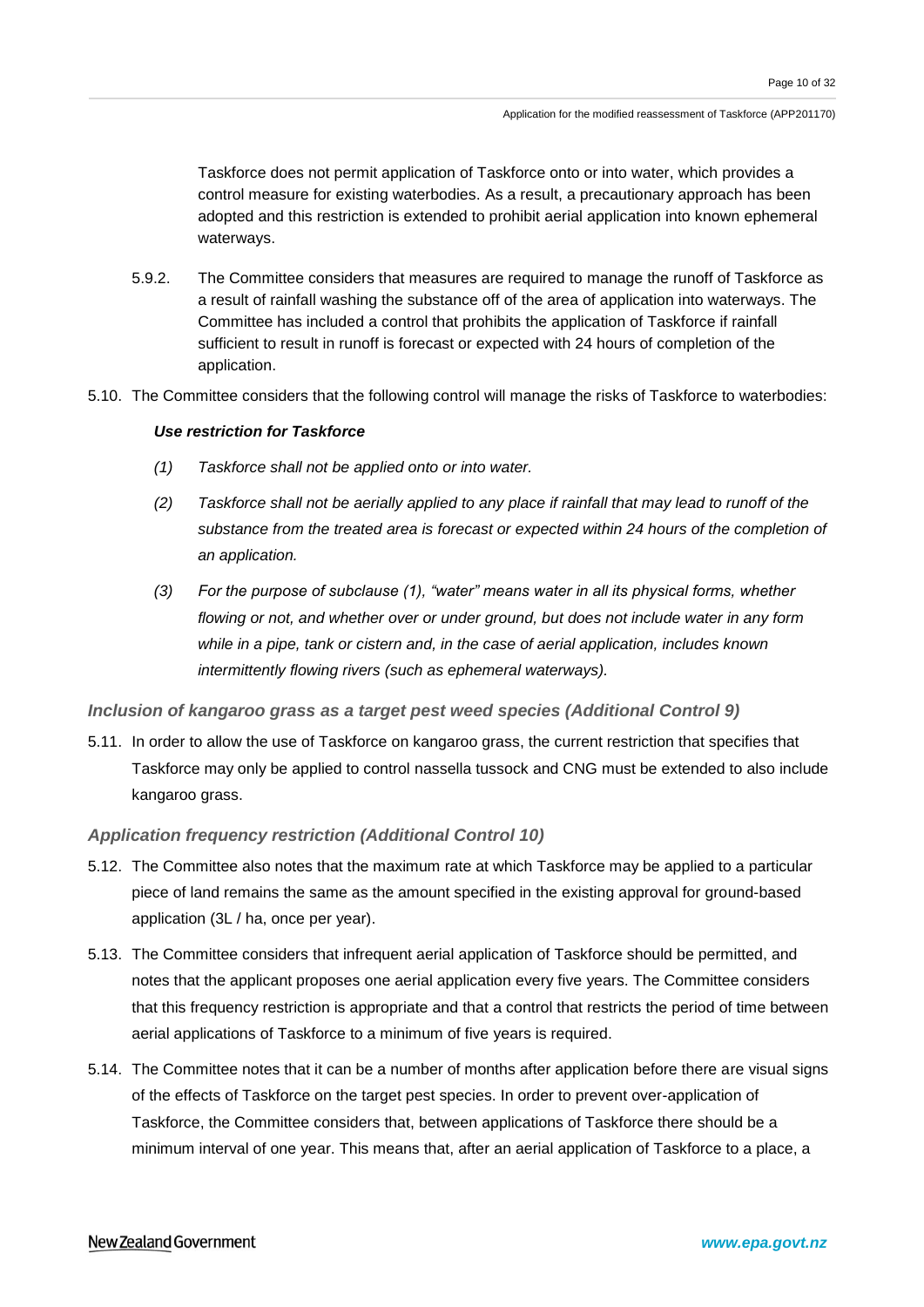minimum of one year must elapse before that Taskforce may be applied to that place via groundbased application.

5.15. The following control applies to the application of Taskforce:

### *Maximum application rate requirements for Taskforce*

- *(1) Taskforce may be applied at a maximum rate of 3L / ha, with a maximum application frequency of once per year.*
- *(2) Notwithstanding subclause (1), the minimum interval between aerial applications of Taskforce is 5 years.*
- *(3) If Taskforce has been aerially applied to a place, no person shall apply Taskforce using ground-based equipment to that place until a minimum period of 1 year has elapsed since that aerial application was completed.*

### *Records of use (Additional Control 11)*

- 5.16. The Committee considers that, given the uncertainty regarding the adverse effects of Taskforce that is aerially applied, specific information relating to the use of Taskforce should be recorded. In addition to the information that is required for ground-based application, the Committee has specified that the use record should include the target pest species that Taskforce is being applied to. The Committee has also specified information that must be recorded in relation to the location of application of Taskforce. The control that specifies what information is required to be contained in a record of use for aerial application is as follows:
	- *(3) For aerial application of Taskforce, a record kept under subclause (1) must include the following information:*
		- *(a) the name of the substance;*
		- *(b) the target pest species;*
		- *(c) the date and time of each application or discharge of Taskforce;*
		- *(d) the classification or classifications of Taskforce;*
		- *(e) the amount of Taskforce applied or discharged;*
		- *(f) the location where Taskforce was applied or discharged (including a map of the area where Taskforce was applied and shows application and property boundaries, and evidence of aircraft flight lines from the application);*
		- *(g) a description of the wind speed and direction when Taskforce was applied or discharged;*
		- *(h) the name of the user of Taskforce and the user's address;*
		- *(i) a local weather forecast and source for the 24 hour periods before and after application.*
- 5.17. The requirement to keep records of application should be appropriate to the application frequency allowed for a given application method. Therefore, it may be determined whether aerial application has been carried out on a given piece of land within the past five years (in order to comply with the application rate restriction). The period for the keeping of application records (currently three years is

#### New Zealand Government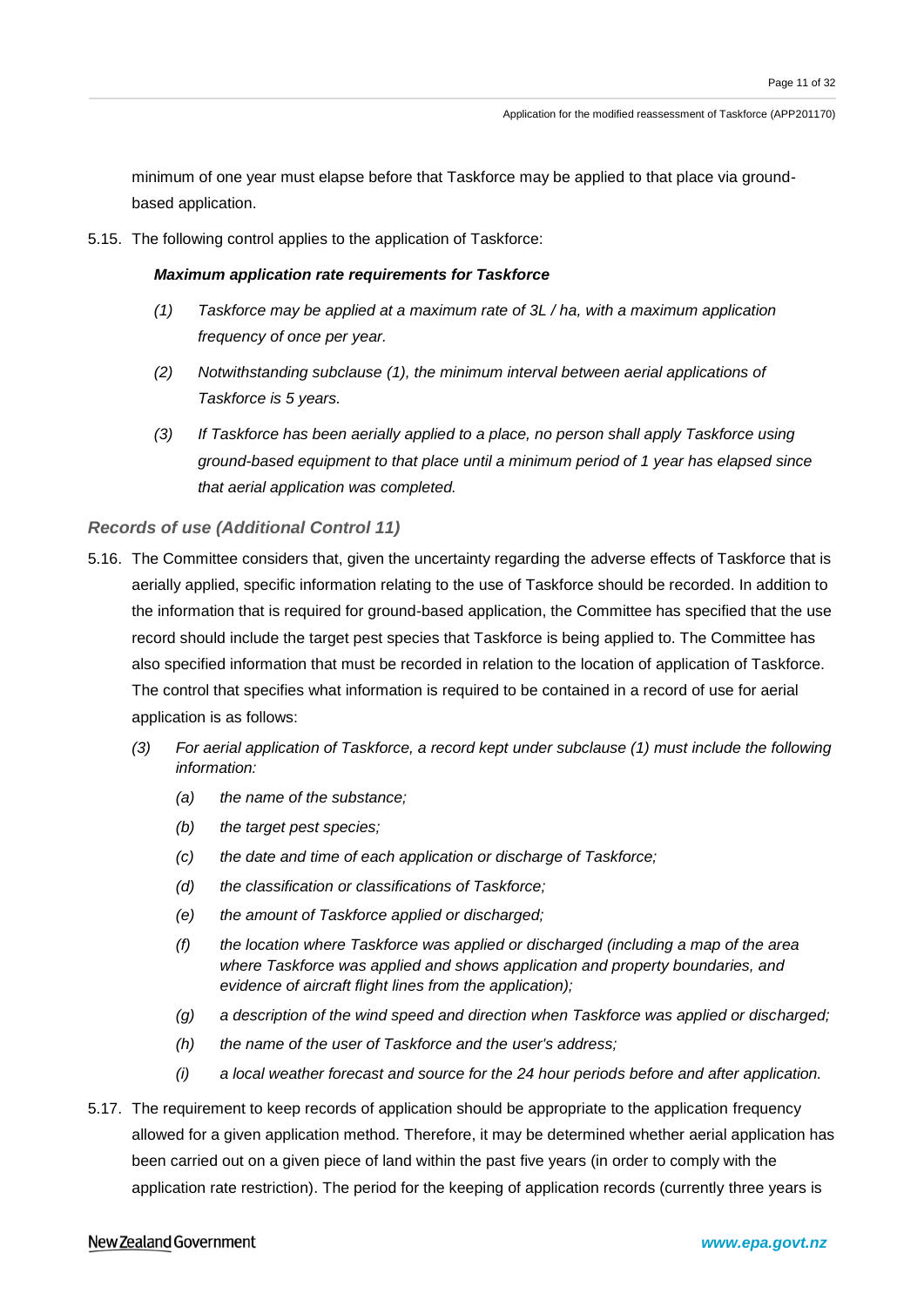required by the existing controls for ground-based application) should be specified to be a time period at least as long as the minimum application interval for aerial application and also provide a period of overlap between applications. The Committee considers that, in light of the minimum aerial application interval of five years being specified, application records for aerial application of Taskforce must be retained for a period of at least seven years. The Committee consider that the time period for retention of records of use for ground-based application of Taskforce should remain at three years.

- 5.18. The Committee considers that, given the uncertainty that exists regarding the short and long-term adverse effects of Taskforce on the environment, the records of use that are required to be kept for aerial application should be provided to the EPA, and that these records should be provided within 3 months of the aerial application taking place. This will allow the EPA to act as a central repository for information on aerial operations involving Taskforce. The EPA will keep on-going records of the aerial use of Taskforce. This information will serve as useful reference material to monitor current or historical aerial applications of Taskforce. This control will also provide an opportunity to address the particular concern regarding access or availability of records of use that are being held by different aerial applicators, and that one applicator may not have any way to determine whether Taskforce has been aerially applied to the same location by another applicator. The Committee has added the following subclause to the control:
	- *(5) Any person who applies, or engages another person to apply, Taskforce aerially must, as soon as reasonably practicable, but no later than three months, after the operation, provide a copy of the records required by subclause (3) to the EPA.*

### *Removal of restriction that limits application to ground-based methods only*

5.19. In order to allow aerial application of Taskforce, the existing control that limits use of Taskforce to ground-based application only must be deleted.

### *Section 95A permissions for aerial Taskforce application*

- 5.20. The applicant proposed that aerial application of Taskforce could be managed using a permission obtained under section 95A. The benefit of a permission system is that use of Taskforce will require 3<sup>rd</sup> party approval prior to application. The Committee notes that a permission system would provide a mechanism for monitoring the frequency of aerial application of Taskforce at a given location. However, Mr Maw from Environment Canterbury submitted that a permission requirement was unlikely to lead to an improved outcome, in addition to the requirements that are specified in the regional plan reporting requirements in Canterbury for permitted activities.
- 5.21. The Committee considers that imposing a permission control would introduce greater regulatory burden on end-users of Taskforce that is not justified given the level of restriction governing aerial application of Taskforce.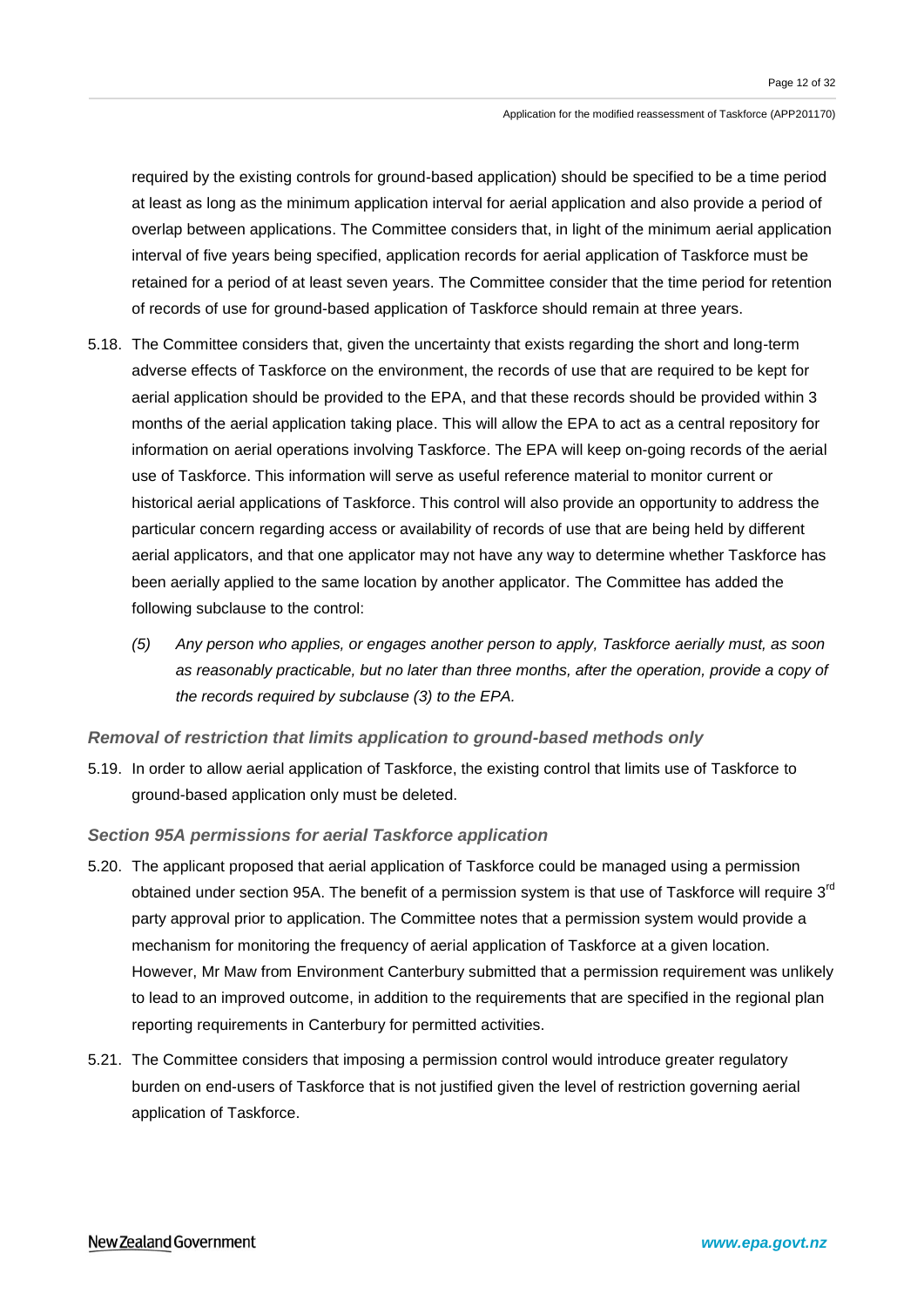### *Aircaretm Accreditation*

5.22. The applicant proposed that aerial applicators should be required to hold Aircare<sup>tm</sup> Accreditation in order to be able to apply Taskforce using aerial methods. The Committee does not consider that this proposal is required as existing obligations under HSNO (such as approved handler or records of use) already require aerial applicators to meet key handling and application measures. The use of technologies, such as DGPS tracking of substance application, would provide a means of compliance with some of the record keeping requirements imposed on the aerial application of Taskforce.

### Comparison of risks, cost and benefits

- 5.23. The Committee considers that the level of the risk posed to the environment and human health from aerial application of Taskforce is uncertain, given the lack of ecotoxicological effects data. In light of this uncertainty, the Committee has adopted a precautionary approach to risk, which is considered to be significant.
- 5.24. The Committee considers that, with the modified controls in place, a sufficient level of benefit has been demonstrated to allow aerial application and to include kangaroo grass as a target pest weed. Although the precise level of risk is not known due to uncertainty surrounding the human health and ecotoxic effects of the substance, the Committee consider that the level of benefits presented will be sufficient to outweigh those risks after taking into account the uncertainty that exists.
- 5.25. The Committee considers that, with the modified controls in place, significant adverse impacts on the social or economic environment are not anticipated from the use of Taskforce.
- 5.26. The Committee considers that, with the modified controls in place, it is unlikely that the use of the substance on kangaroo grass or restricted aerial application will have a significant impact on Māori culture or traditional relationships with ancestral lands, water, sites, wāhi tapu, valued flora and fauna or other taonga.
- 5.27. The Committee considers that there is no evidence to suggest that the controlled use of the substance on kangaroo grass or restricted aerial application breaches the principles of the Te Tiriti o Waitangi/Treaty of Waitangi.

## 6. Best international practices and standards for the safe management of hazardous substances

- 6.1. The requirement in the Act to consider best international practices and standards for the safe management of hazardous substances is demonstrated by assessing the proposed modified reassessment against:
	- the Globally Harmonised System (GHS) of Classification and Labelling of Chemicals;
	- international codes of practice and standards;
	- overseas legislative requirements.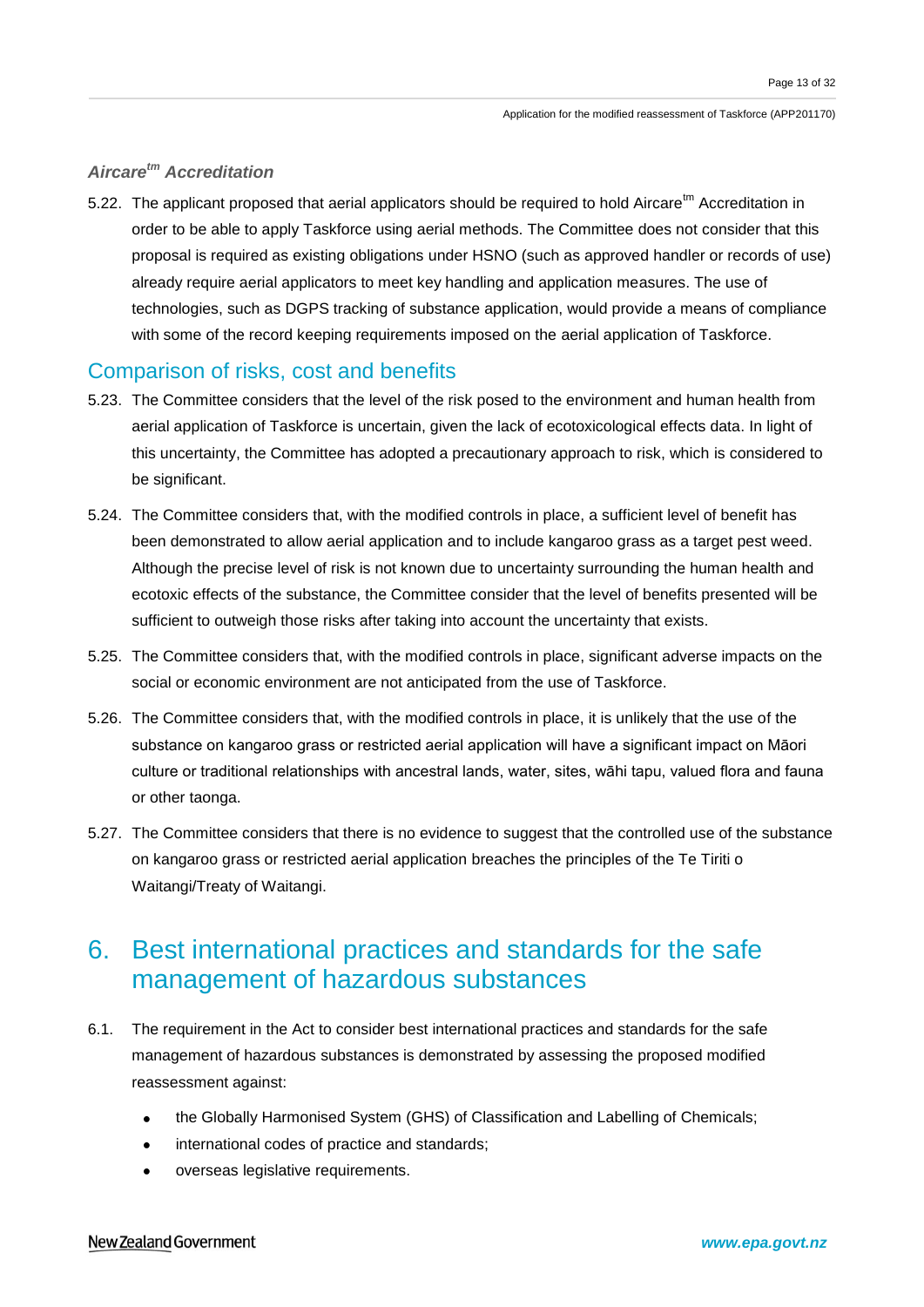## Globally Harmonised System

- 6.2. The controls applied to the substance as a result of the modified reassessment are based on the HSNO Regulations. These regulations specify a number of controls aimed at managing the risks posed by hazardous substances throughout their lifecycles, such as the requirement for protective clothing and provision of appropriate information, disposal and emergency management.
- 6.3. These regulations have previously met the requirements of section 141(1)(b) on best international practices and standards for the safe management of hazardous substances. In particular, the Committee notes that the GHS forms the basis of the HSNO hazard classification system and the requirements for the provision of information on hazards.

### International Codes of Practice and Standards

- 6.4. The transportation controls on the substance requiring the segregation of incompatible substances are cross-references to the requirements of the Land Transport Rule, the Maritime Rule and the Civil Aviation Rule, which are themselves based on the International UN Transport of Dangerous Goods Model Regulations, the International Maritime Dangerous Goods Code and the International Civil Aviation Organization Regulations.
- 6.5. In addition, the Committee notes that the substances will be managed in accordance with NZS8409:2004 Management of Agrichemicals. This code represents the best practice and standard for the safe management of agrichemicals in New Zealand and meets international standards.

## Overseas Legislative Requirements

6.6. The Committee notes that Taskforce is approved for aerial application in Australia. Inclusion of aerial application of Taskforce for the control of Chilean needle grass in pasture in New Zealand is consistent with Australia. Use of Taskforce for the control of kangaroo grass does not appear to be required in Australia where kangaroo grass is not classed as a pest weed species.

## 7. Conclusions

- 7.1. The Committee considers that the level of risk posed by the modified use of Taskforce cannot be determined to be negligible, and that a decision on this application should be taken in accordance with clause 27.
- 7.2. The Committee considers that, with the modified controls in place:
	- significant benefits may be derived for New Zealand by allowing aerial application of Taskforce with regards to battling the spread of CNG, and the use of Taskforce on kangaroo grass;
	- despite uncertainty surrounding the change in level of risk arising from aerial application of Taskforce, or use of Taskforce on kangaroo grass, to human health and the environment, any

### New Zealand Government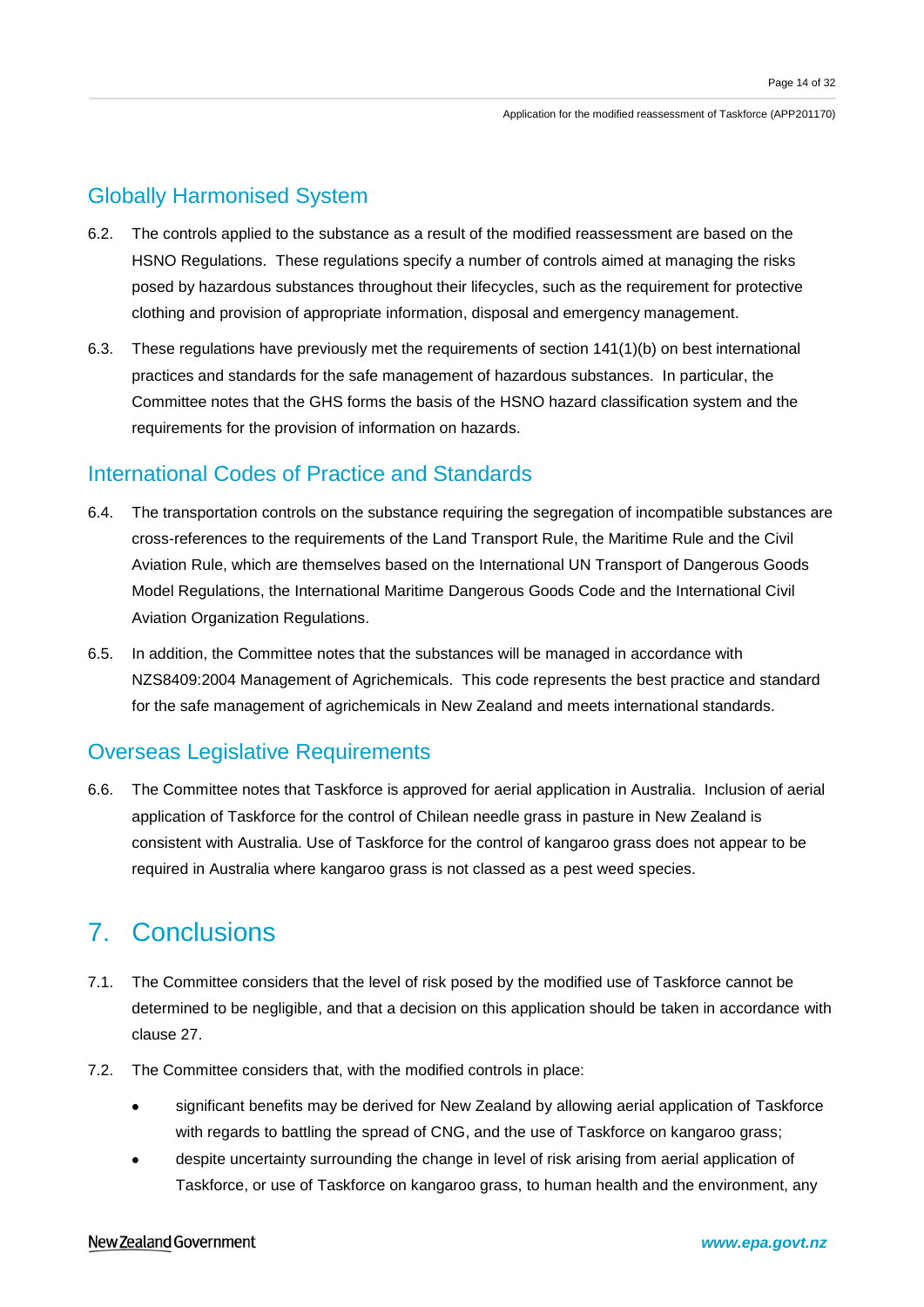increase in risks from the effects associated with modified reassessment of Taskforce are likely to be minimised;

- significant adverse impacts on the social or economic environment with Taskforce are not anticipated;
- it is unlikely that modified reassessment of Taskforce could have a significant impact on Māori culture or traditional relationships with ancestral lands, water, sites, wāhi tapu, valued flora and fauna or other taonga or will breach the principles of the Te Tiriti o Waitangi/Treaty of Waitangi.
- 7.3. The Committee considers that the benefits associated with the proposed modifications to the permitted use of Taskforce outweigh the risks and costs.
- 7.4. The Committee notes that use data for Taskforce (such as location, quantities used) is useful information in the context of future reassessments of the approval of Taskforce, particularly given the uncertainty relating to the risks of adverse effects resulting from use. As such, the Committee recommends that data be gathered to provide a more complete picture of the use of Taskforce, its impact on the control of CNG, nassella tussock and kangaroo grass.

## 8. Decision

- 8.1. The Committee determines that the application meets the criteria for consideration under section 63A.
- 8.2. Having considered all the effects associated with the reassessment proposal and best international practices and standards for the safe management of hazardous substances, the Committee considers that:
	- 8.2.1. Kangaroo grass shall be added to the list of pest weeds that Taskforce may be used to control;
	- 8.2.2. Taskforce may be applied onto pasture using a maximum application rate and frequency of 3 L (Taskforce) per hectare, once per year;
	- 8.2.3. the minimum time period between aerial applications of Taskforce should be five years.
- 8.3. The modified reassessment of the hazardous substance, Taskforce, is thus approved, in accordance with clause 27, with controls as listed in Appendix A.

27 June 2012

| Signed by                                                                                                    | Date: |
|--------------------------------------------------------------------------------------------------------------|-------|
| <b>Manuka Henare</b><br><b>Chair, Decision Making Committee</b><br><b>Environmental Protection Authority</b> |       |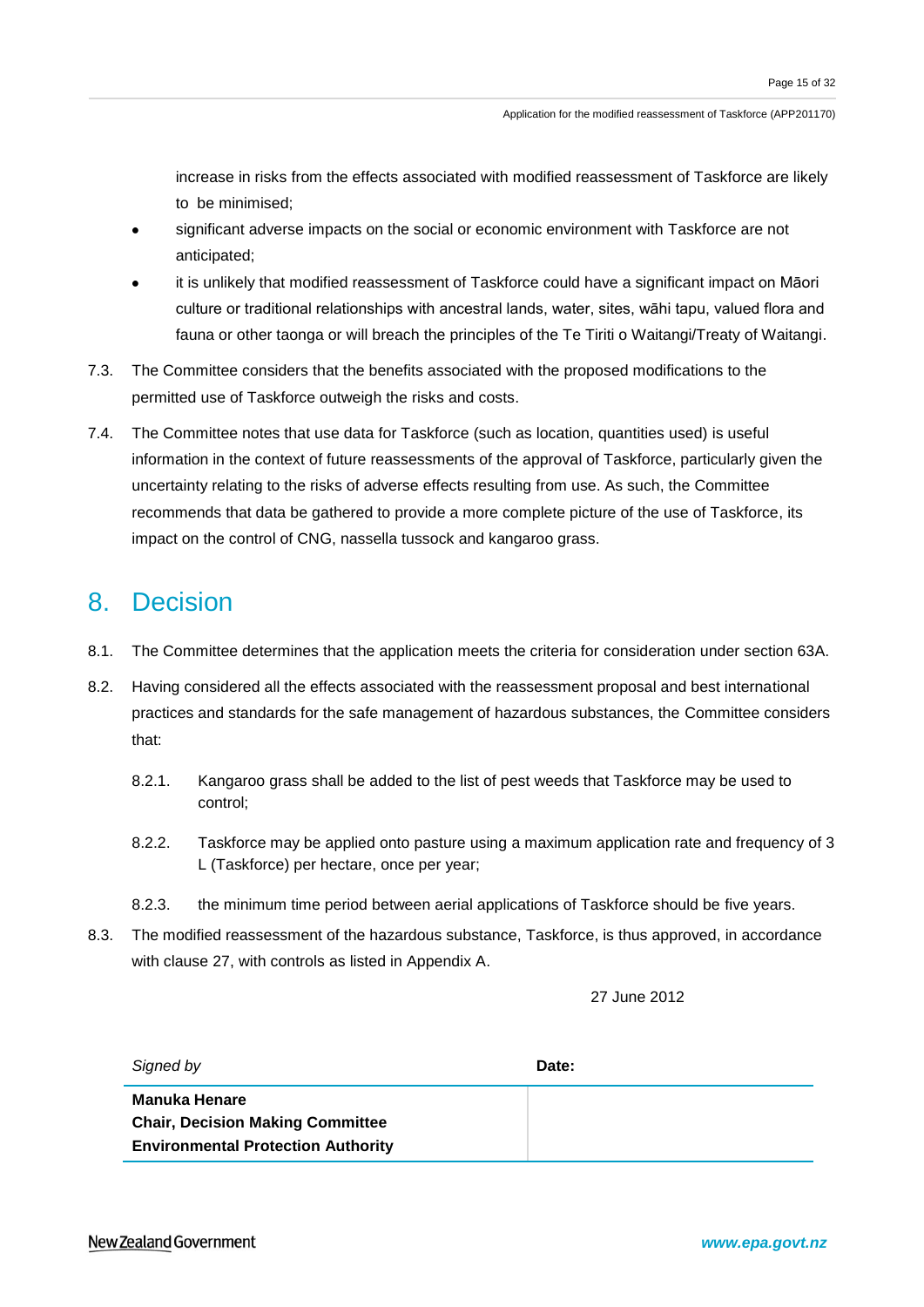# Appendix A: Controls applying to Taskforce

Appendix table 1: Revised controls for Taskforce – codes, regulations and variations

|                   | Control Regulation <sup>7</sup> Topic | <b>Variations</b> |
|-------------------|---------------------------------------|-------------------|
| Code <sup>6</sup> |                                       |                   |

### **Hazardous Substances (Classes 6, 8, and 9 Controls) Regulations 2001**

| T <sub>1</sub> | $11 - 27$ | Limiting exposure to toxic substances                                                          | No Acceptable Daily Exposure<br>(ADE), Potential Daily Exposure<br>(PDE) or Threshold Exposure Level<br>(TEL) values are set at this time. |
|----------------|-----------|------------------------------------------------------------------------------------------------|--------------------------------------------------------------------------------------------------------------------------------------------|
| T2             | 29, 30    | Controlling exposure in places of work                                                         | No Workplace Exposure Standard<br>(WES) values are set for Taskforce<br>or any components of Taskforce at<br>this time.                    |
| T <sub>4</sub> | 7         | Requirements for equipment used to handle<br>hazardous substances                              |                                                                                                                                            |
| T <sub>5</sub> | 8         | Requirements for protective clothing and<br>equipment                                          |                                                                                                                                            |
| T7             | 10        | Restrictions on the carriage of toxic or corrosive<br>substances on passenger service vehicles |                                                                                                                                            |

### **Hazardous Substances (Identification) Regulations 2001**

| $\vert$ 1 | $6, 7, 32-35,$<br>$36(1)-(7)$ | General identification requirements                                                            |  |
|-----------|-------------------------------|------------------------------------------------------------------------------------------------|--|
|           |                               | Regulation 6 – Identification duties of suppliers                                              |  |
|           |                               | Regulation 7 – Identification duties of persons in<br>charge                                   |  |
|           |                               | Regulations 32 and 33 - Accessibility of<br>information                                        |  |
|           |                               | Regulations 34, 35, 36(1)- $(7)$ – Comprehensibility,<br>Clarity and Durability of information |  |
| 18        | 14                            | Priority identifiers for toxic substances                                                      |  |
| 19        | 18                            | Secondary identifiers for all hazardous substances                                             |  |
| 116       | 25                            | Secondary identifiers for toxic substances                                                     |  |

 $6$  Note: The numbering system used in this column relates to the coding system used in the EPA HSNO Control Regulations. This links the hazard classification categories to the regulatory controls triggered by each category. It is available from the EPA New Zealand website http://www.epa.govt.nz/Publications/ER-UG-05.pdf and is also contained in

the EPA New Zealand User Guide to the HSNO Control Regulations.<br><sup>7</sup> These Regulations form the controls applicable to this substance. Refer to the cited Regulations for the formal specification, and for definitions and exemptions. The accompanying explanation is intended for guidance only.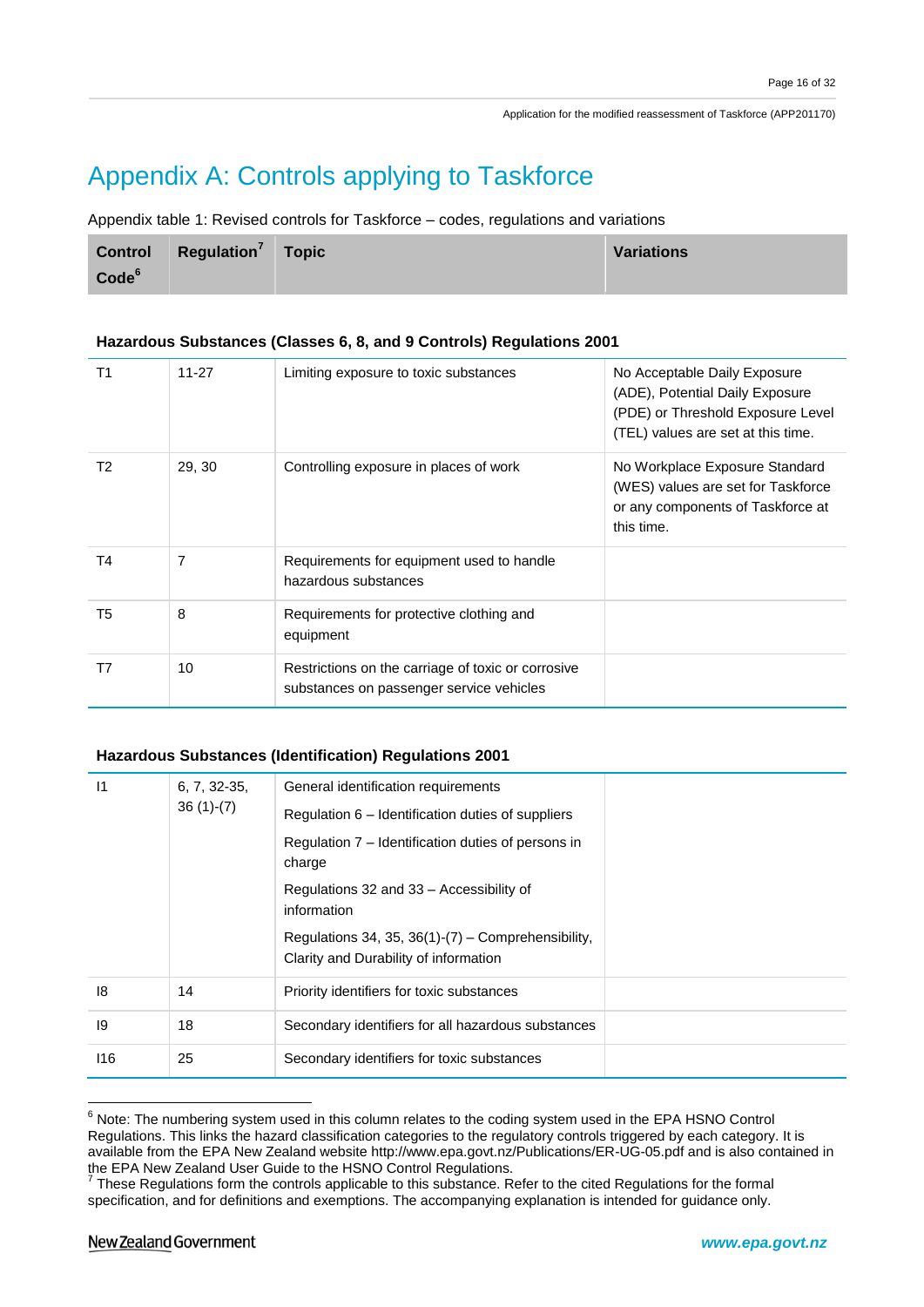| <b>Control</b><br>Code <sup>6</sup> | Regulation <sup>7</sup> | <b>Topic</b>                                                                                                                                                                                                                                                                                                                                                                                                                                                                                                               | <b>Variations</b> |
|-------------------------------------|-------------------------|----------------------------------------------------------------------------------------------------------------------------------------------------------------------------------------------------------------------------------------------------------------------------------------------------------------------------------------------------------------------------------------------------------------------------------------------------------------------------------------------------------------------------|-------------------|
| 117                                 | 26                      | Use of Generic Names                                                                                                                                                                                                                                                                                                                                                                                                                                                                                                       |                   |
| 118                                 | 27                      | Use of Concentration Ranges                                                                                                                                                                                                                                                                                                                                                                                                                                                                                                |                   |
| 119                                 | 29-31                   | Alternative information in certain cases<br>Regulation 29 - Substances in fixed bulk<br>containers or bulk transport containers<br>Regulation 30 - Substances in multiple packaging<br>Regulation 31 - Alternative information when<br>substances are imported                                                                                                                                                                                                                                                             |                   |
| 120                                 | 36(8)                   | Durability of information for class 6.1 substances                                                                                                                                                                                                                                                                                                                                                                                                                                                                         |                   |
| 121                                 | 37-39, 47-50            | Documentation required in places of work<br>Regulation 37 - Documentation duties of suppliers<br>Regulation 38 - Documentation duties of persons<br>in charge of places of work<br>Regulation 39 - General content requirements for<br>documentation<br>Regulation 47 - Information not included in<br>approval<br>Regulation 48 - Location and presentation<br>requirements for documentation<br>Regulation 49 - Documentation requirements for<br>vehicles<br>Regulation 50 - Documentation to be supplied on<br>request |                   |
| 128                                 | 46                      | Specific documentation requirements for toxic<br>substances                                                                                                                                                                                                                                                                                                                                                                                                                                                                |                   |
| 129                                 | 51, 52                  | Signage requirements                                                                                                                                                                                                                                                                                                                                                                                                                                                                                                       |                   |
| 130                                 | 53                      | Advertising corrosive and toxic substances                                                                                                                                                                                                                                                                                                                                                                                                                                                                                 |                   |

Additional identification controls are set under s77A, and detailed below.

### **Hazardous Substances (Packaging) Regulations 2001**

| P1 | 5, 6, 7(1), 8 | General packaging requirements                |  |
|----|---------------|-----------------------------------------------|--|
|    |               | Regulation 5 – Ability to retain contents     |  |
|    |               | Regulation 6 – Packaging markings             |  |
|    |               | Regulation $7(1)$ – Requirements when packing |  |
|    |               | hazardous substance                           |  |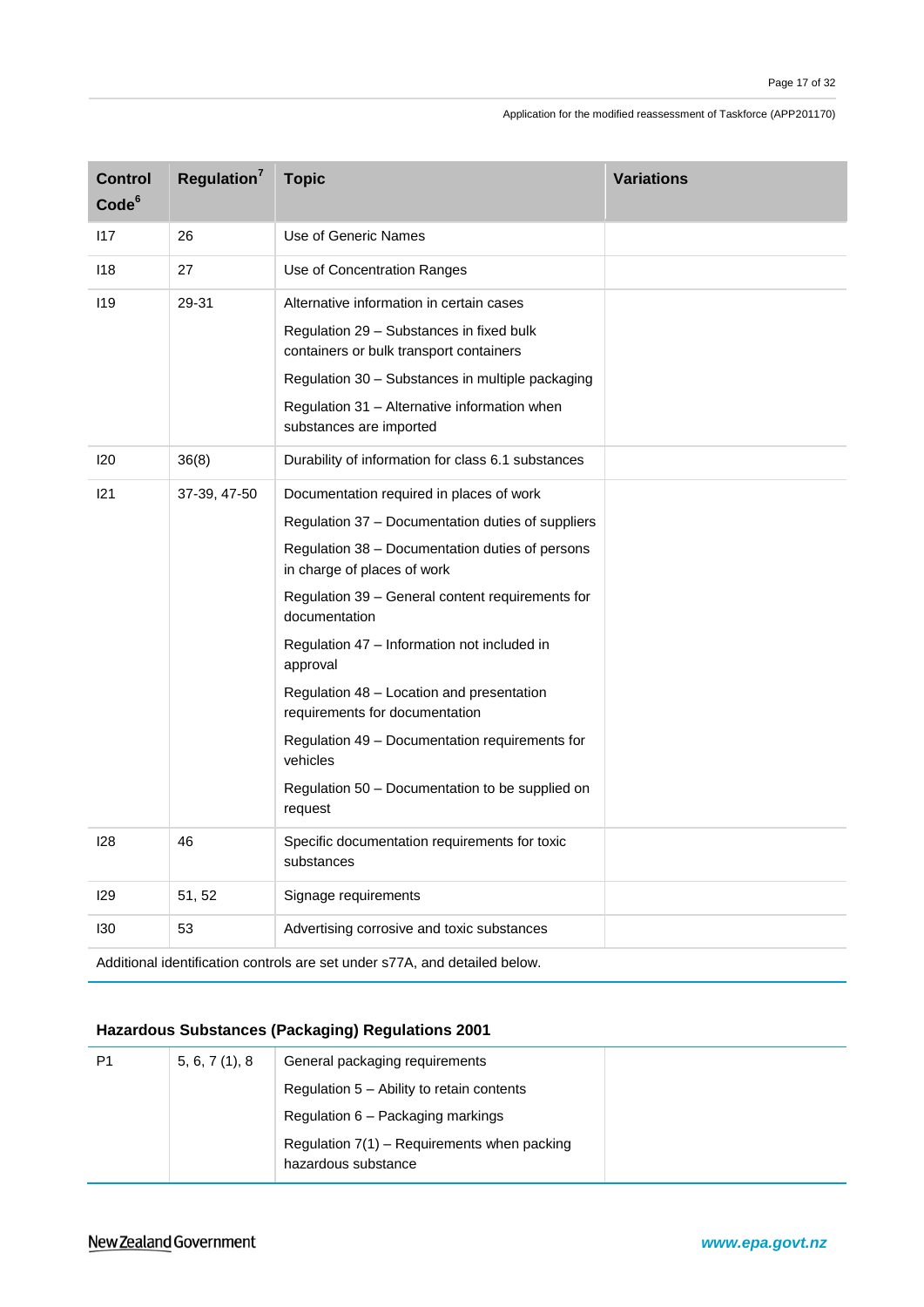| Control<br>Code <sup>6</sup> | Regulation <sup>7</sup> | <b>Topic</b>                                                                                                                                   | <b>Variations</b> |
|------------------------------|-------------------------|------------------------------------------------------------------------------------------------------------------------------------------------|-------------------|
|                              |                         | Regulation 8 - Compatibility                                                                                                                   |                   |
|                              |                         | Regulation 9A and 9B - Large Packaging                                                                                                         |                   |
| P <sub>3</sub>               | 9                       | Packaging requirements for substances packed in<br>limited quantities                                                                          |                   |
| P <sub>13</sub>              | 19                      | Packaging requirements for toxic substances                                                                                                    |                   |
| PS <sub>4</sub>              | Schedule 4              | This schedule describes the minimum packaging<br>requirements that must be complied with when a<br>substance is packaged in limited quantities |                   |

### **Hazardous Substances (Disposal) Regulations 2001**

| D4                                                                      | 8      | Disposal requirements for toxic and corrosive<br>substances |  |
|-------------------------------------------------------------------------|--------|-------------------------------------------------------------|--|
| D6                                                                      | 10     | Disposal requirements for packages                          |  |
| D7                                                                      | 11, 12 | Disposal information requirements                           |  |
| D8                                                                      | 13.14  | Disposal documentation requirements                         |  |
| unded beliefed and depending to the set under states and detailed helps |        |                                                             |  |

Additional disposal controls are set under s77A, and detailed below.

### **Hazardous Substances (Emergency Management) Regulations 2001**

| EM <sub>1</sub> | $6, 7, 9-11$                                                                                                                                                                                                         | Level 1 emergency management information:<br>General requirements                    |                             |
|-----------------|----------------------------------------------------------------------------------------------------------------------------------------------------------------------------------------------------------------------|--------------------------------------------------------------------------------------|-----------------------------|
| EM <sub>6</sub> | 8(e)                                                                                                                                                                                                                 | Information requirements for toxic substances                                        |                             |
| EM <sub>8</sub> | 12-16, 18-20                                                                                                                                                                                                         | Level 2 emergency management documentation<br>requirements                           |                             |
| <b>EM11</b>     | 25-34                                                                                                                                                                                                                | Level 3 emergency management requirements -<br>emergency response plans              |                             |
| <b>EM12</b>     | $35 - 41$                                                                                                                                                                                                            | Level 3 emergency management requirements:<br>secondary containment                  | Variation to regulation 36: |
|                 | Addition of subclauses after subclause (3) of Regulation 36 of the Hazardous Substances (Emergency<br>Management Controls) Regulations 2001 (control EM12):                                                          |                                                                                      |                             |
|                 | "The following subclauses shall be added after subclause (3) of regulation 36:                                                                                                                                       |                                                                                      |                             |
|                 | For the purposes of this regulation, and regulations 37 to 40, where this substance is contained in<br>(4)<br>pipework that is installed and operated so as to manage any loss of containment in the pipework<br>it— |                                                                                      |                             |
|                 | (a)                                                                                                                                                                                                                  | is not to be taken into account in determining whether a place is required to have a |                             |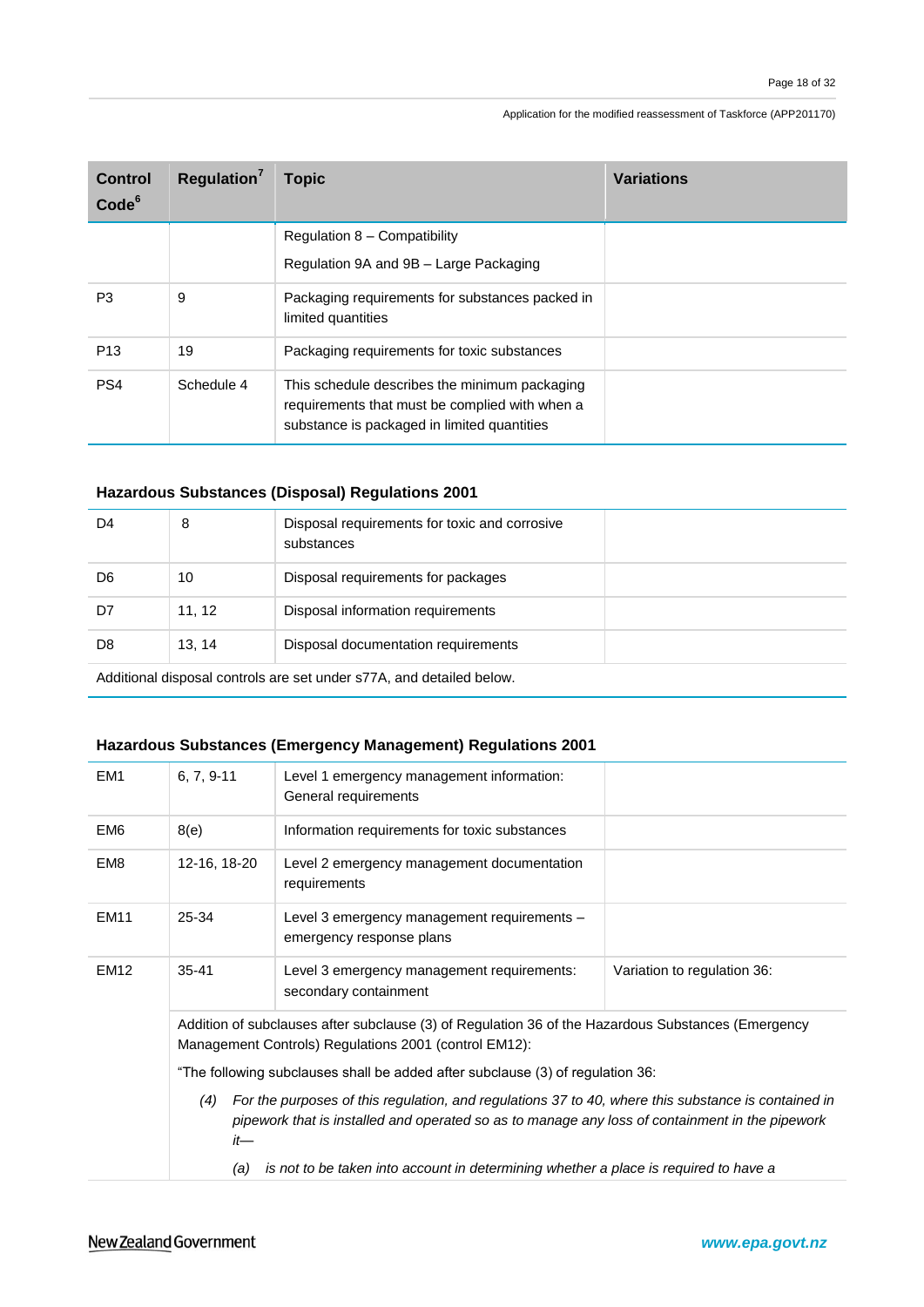| <b>Control</b><br>Code <sup>6</sup> | Regulation <sup>7</sup>                                                                                                                                                                                  |            | <b>Topic</b>                                                                                                                                                                                                                                             | <b>Variations</b> |
|-------------------------------------|----------------------------------------------------------------------------------------------------------------------------------------------------------------------------------------------------------|------------|----------------------------------------------------------------------------------------------------------------------------------------------------------------------------------------------------------------------------------------------------------|-------------------|
|                                     |                                                                                                                                                                                                          |            | secondary containment system; and                                                                                                                                                                                                                        |                   |
|                                     |                                                                                                                                                                                                          | (b)        | is not required to be located in a secondary containment system.                                                                                                                                                                                         |                   |
|                                     | (5)                                                                                                                                                                                                      |            | In this clause, pipework-                                                                                                                                                                                                                                |                   |
|                                     |                                                                                                                                                                                                          | (a)        | means piping that-                                                                                                                                                                                                                                       |                   |
|                                     |                                                                                                                                                                                                          |            | (i) is connected to a stationary container; and                                                                                                                                                                                                          |                   |
|                                     |                                                                                                                                                                                                          |            | (ii) is used to transfer a hazardous substance into or out of the stationary container; and                                                                                                                                                              |                   |
|                                     |                                                                                                                                                                                                          | (b)        | includes a process pipeline or a transfer line."                                                                                                                                                                                                         |                   |
|                                     |                                                                                                                                                                                                          |            | The following subclauses shall be added after subclause (1) of regulation 37:                                                                                                                                                                            |                   |
|                                     | (2)                                                                                                                                                                                                      |            | If pooling substances that do not have class 1 to 5 hazard classifications are held in a place<br>above ground in containers each of which has a capacity of 60 litres or less-                                                                          |                   |
|                                     |                                                                                                                                                                                                          | (a)        | if the place's total pooling potential is less than 20,000 litres, the secondary containment<br>system must have a capacity of at least 25% of that total pooling potential:                                                                             |                   |
|                                     | if the place's total pooling potential is 20,000 litres or more, the secondary containment<br>(b)<br>system must have a capacity of the greater of-                                                      |            |                                                                                                                                                                                                                                                          |                   |
|                                     |                                                                                                                                                                                                          |            | (i) 5% of the total pooling potential; or                                                                                                                                                                                                                |                   |
|                                     |                                                                                                                                                                                                          |            | (ii) 5,000 litres.                                                                                                                                                                                                                                       |                   |
|                                     | Pooling substances to which subclause (2) applies must be segregated where appropriate to<br>(3)<br>ensure that leakage of one substance may not adversely affect the container of another<br>substance. |            |                                                                                                                                                                                                                                                          |                   |
|                                     | The following subclauses shall be added after subclause (1) of regulation 38:                                                                                                                            |            |                                                                                                                                                                                                                                                          |                   |
|                                     | (2)                                                                                                                                                                                                      |            | If pooling substances which do not have class 1 to 5 hazard classifications are held in a place<br>above ground in containers 1 or more of which have a capacity of more than 60 litres but none of<br>which have a capacity of more than 450 litres-    |                   |
|                                     |                                                                                                                                                                                                          | (a)        | if the place's total pooling potential is less than 20,000 litres, the secondary containment<br>system must have a capacity of either 25% of that total pooling potential or 110% of the<br>capacity of the largest container, whichever is the greater: |                   |
|                                     |                                                                                                                                                                                                          | (b)        | if the place's total pooling potential is 20,000 litres or more, the secondary containment<br>system must have a capacity of the greater of-                                                                                                             |                   |
|                                     |                                                                                                                                                                                                          | (i)        | 5% of the total pooling potential; or                                                                                                                                                                                                                    |                   |
|                                     |                                                                                                                                                                                                          | (ii)       | 5,000 litres.                                                                                                                                                                                                                                            |                   |
|                                     | (3)                                                                                                                                                                                                      | substance. | Pooling substances to which subclause (2) applies must be segregated where appropriate to<br>ensure that the leakage of one substance may not adversely affect the container of another                                                                  |                   |
| <b>EM13</b>                         | 42                                                                                                                                                                                                       |            | Level 3 emergency management requirements:<br>signage                                                                                                                                                                                                    |                   |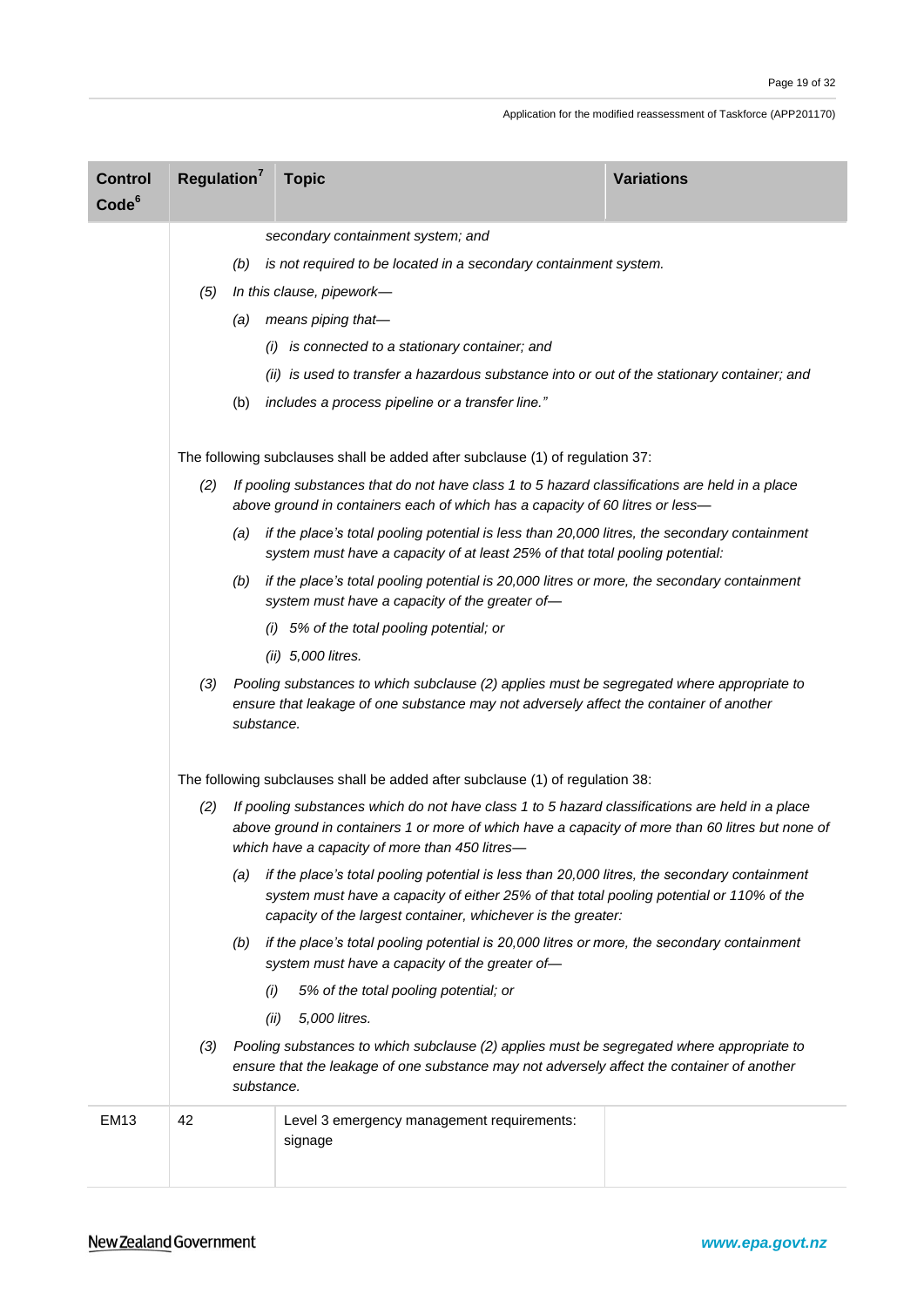| <b>Control</b><br>Code <sup>6</sup>                                              | Regulation <sup>7</sup> Topic |  | <b>Variations</b> |
|----------------------------------------------------------------------------------|-------------------------------|--|-------------------|
| Additional emergency management controls are set under s77A, and detailed below. |                               |  |                   |

### **Hazardous Substances (Tank Wagons and Transportable Containers) Regulations 2004**

| Regulations 4 to 43 where | The Hazardous Substances (Tank Wagons and Transportable Containers) Regulations          |
|---------------------------|------------------------------------------------------------------------------------------|
| applicable                | 2004 prescribe a number of controls relating to tank wagons and transportable containers |
|                           | and must be complied with as relevant                                                    |

### **Additional controls set under s77A**

| <b>Additional</b> | Controls associated with stationary container systems for Taskforce                                                                                                                                                                   |                                                                                                                                                                                                                                                                                                                                                         |  |  |
|-------------------|---------------------------------------------------------------------------------------------------------------------------------------------------------------------------------------------------------------------------------------|---------------------------------------------------------------------------------------------------------------------------------------------------------------------------------------------------------------------------------------------------------------------------------------------------------------------------------------------------------|--|--|
| <b>Control 1</b>  |                                                                                                                                                                                                                                       | The controls relating to stationary container systems, as set out in Schedule 8 of the Hazardous<br>Substances Dangerous Goods and Scheduled Toxic Substances) Transfer Notice 2004 (Supplement to<br>the New Zealand Gazette, 26 March 2004, No. 35, page 767), as amended, shall apply to Taskforce,<br>notwithstanding clause 1(1) of that schedule. |  |  |
| <b>Additional</b> |                                                                                                                                                                                                                                       | Requirements for Environmental Exposure Limits (EELs) for Taskforce                                                                                                                                                                                                                                                                                     |  |  |
| <b>Control 2</b>  | Regulations 32 to 45 of the Hazardous Substances (Classes 6, 8 and 9 Controls) regulations 2001 apply<br>to Taskforce as if it were a class 9.2A substance. However, no EELs are set at this time, and the default<br>values deleted. |                                                                                                                                                                                                                                                                                                                                                         |  |  |
| <b>Additional</b> |                                                                                                                                                                                                                                       | <b>Manufacturing restriction for Taskforce</b>                                                                                                                                                                                                                                                                                                          |  |  |
| <b>Control 3</b>  |                                                                                                                                                                                                                                       | Taskforce shall not be manufactured in New Zealand.                                                                                                                                                                                                                                                                                                     |  |  |
| <b>Additional</b> | Package size restriction for Taskforce                                                                                                                                                                                                |                                                                                                                                                                                                                                                                                                                                                         |  |  |
| <b>Control 4</b>  | The minimum package size for Taskforce shall be 5 L.                                                                                                                                                                                  |                                                                                                                                                                                                                                                                                                                                                         |  |  |
| <b>Additional</b> | Additional identification and emergency management requirements for Taskforce.                                                                                                                                                        |                                                                                                                                                                                                                                                                                                                                                         |  |  |
| <b>Control 5</b>  | (1)                                                                                                                                                                                                                                   | Taskforce must be identified by an indication that it is ecotoxic and may pose a risk to non-target<br>plants.                                                                                                                                                                                                                                          |  |  |
|                   | (2)                                                                                                                                                                                                                                   | In addition to any information required by subclause (1), Taskforce must be identified by the<br>following information:                                                                                                                                                                                                                                 |  |  |
|                   |                                                                                                                                                                                                                                       | (a)<br>an indication of the circumstances in which it may harm living organisms;                                                                                                                                                                                                                                                                        |  |  |
|                   |                                                                                                                                                                                                                                       | an indication of the kind and extent of the harm it is likely to cause to living organisms;<br>(b)                                                                                                                                                                                                                                                      |  |  |
|                   |                                                                                                                                                                                                                                       | an indication of the steps to be taken to prevent harm to living organisms;<br>(c)                                                                                                                                                                                                                                                                      |  |  |
|                   |                                                                                                                                                                                                                                       | (d)<br>an indication of its general type of hazard (for example, "ecotoxic in the soil environment");                                                                                                                                                                                                                                                   |  |  |
|                   |                                                                                                                                                                                                                                       | an indication of the maximum application rates and frequencies for ground and for aerial<br>(e)<br>application; and,                                                                                                                                                                                                                                    |  |  |
|                   |                                                                                                                                                                                                                                       | (f)<br>an indication that the minimum droplet size for aerial application should be coarse, as<br>specified in NZS:8409 Management of Agrichemicals in accordance with BCPC<br>classification.                                                                                                                                                          |  |  |
|                   | (3)                                                                                                                                                                                                                                   | The required documentation for Taskforce must include the following hazardous property and                                                                                                                                                                                                                                                              |  |  |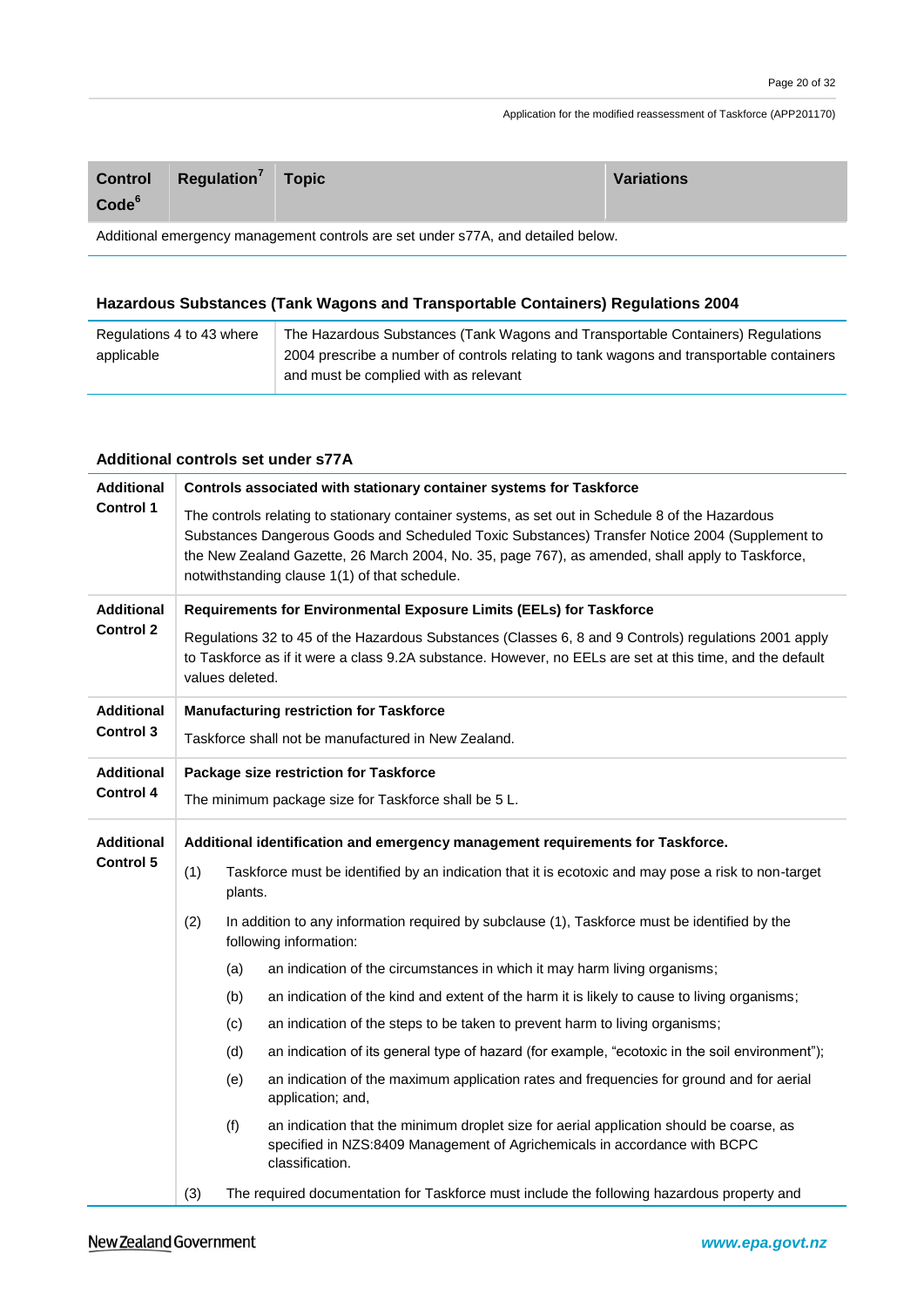| <b>Additional controls set under s77A</b> |     |     |          |                                                                                                                                              |
|-------------------------------------------|-----|-----|----------|----------------------------------------------------------------------------------------------------------------------------------------------|
|                                           |     |     |          | precautionary information:                                                                                                                   |
|                                           |     | (a) |          | its general degree and general type of hazard;                                                                                               |
|                                           |     | (b) |          | a full description of the circumstances in which, and the extent to which, it may harm living<br>organisms:                                  |
|                                           |     | (c) |          | a full description of the steps to be taken to prevent harm to living organisms;                                                             |
|                                           |     | (d) |          | a summary of the available acute and chronic data used to define the subclass or<br>subclasses in which it is classified;                    |
|                                           |     | (e) |          | its bio-concentration factor or octanol-water partition coefficient;                                                                         |
|                                           |     | (f) |          | its expected soil or water degradation rate, expressed as either:-                                                                           |
|                                           |     |     | (i)      | the number of days required to achieve a 50% or 90% reduction of the original<br>substance concentration; or                                 |
|                                           |     |     | (ii)     | the results of a 28-day ready biodegradability test:                                                                                         |
|                                           |     | (g) |          | any environmental effect level (EEL) specified in the Authority approval of Taskforce or for<br>any of its components.                       |
|                                           | (4) |     |          | The following information must be provided with Taskforce:                                                                                   |
|                                           |     | (a) |          | a description of the parts of the environment likely to be immediately affected by it;                                                       |
|                                           |     | (b) |          | a description of its typical effects on those parts of the environment; and,                                                                 |
|                                           |     | (c) |          | a statement of any immediate actions that may be taken to prevent Taskforce from entering,<br>or affecting, those parts of the environment.  |
| <b>Additional</b>                         |     |     |          | Notification of aerial applications of Taskforce                                                                                             |
|                                           |     |     |          |                                                                                                                                              |
| <b>Control 6</b>                          | (1) |     |          | No person may apply, or engage another person to apply, Taskforce unless the person has given<br>notice of the proposed application to-      |
|                                           |     | (a) | the EPA; |                                                                                                                                              |
|                                           |     | (b) | area;    | occupiers and owners of land, dwellings or buildings immediately abutting the application                                                    |
|                                           |     | (C) |          | the relevant local iwi rūnanga representatives.                                                                                              |
|                                           | (2) |     |          | The notice referred to in subclause (1) must-                                                                                                |
|                                           |     | (a) |          | be given with sufficient prior notification, at least 10 working days but no more than 3<br>months in advance of the aerial application; and |
|                                           |     | (b) |          | specify the following:                                                                                                                       |
|                                           |     |     | (i)      | the location of application area that Taskforce will be aerially applied to;                                                                 |
|                                           |     |     | (ii)     | the date and approximate duration of each application;                                                                                       |
|                                           |     |     | (iii)    | the name of the organisation/s undertaking the application; or                                                                               |
|                                           |     |     | (iv)     | contact details for the person in charge of the application (phone, email or postal<br>address).                                             |
| <b>Additional</b>                         |     |     |          | Approved Handler requirements for Taskforce                                                                                                  |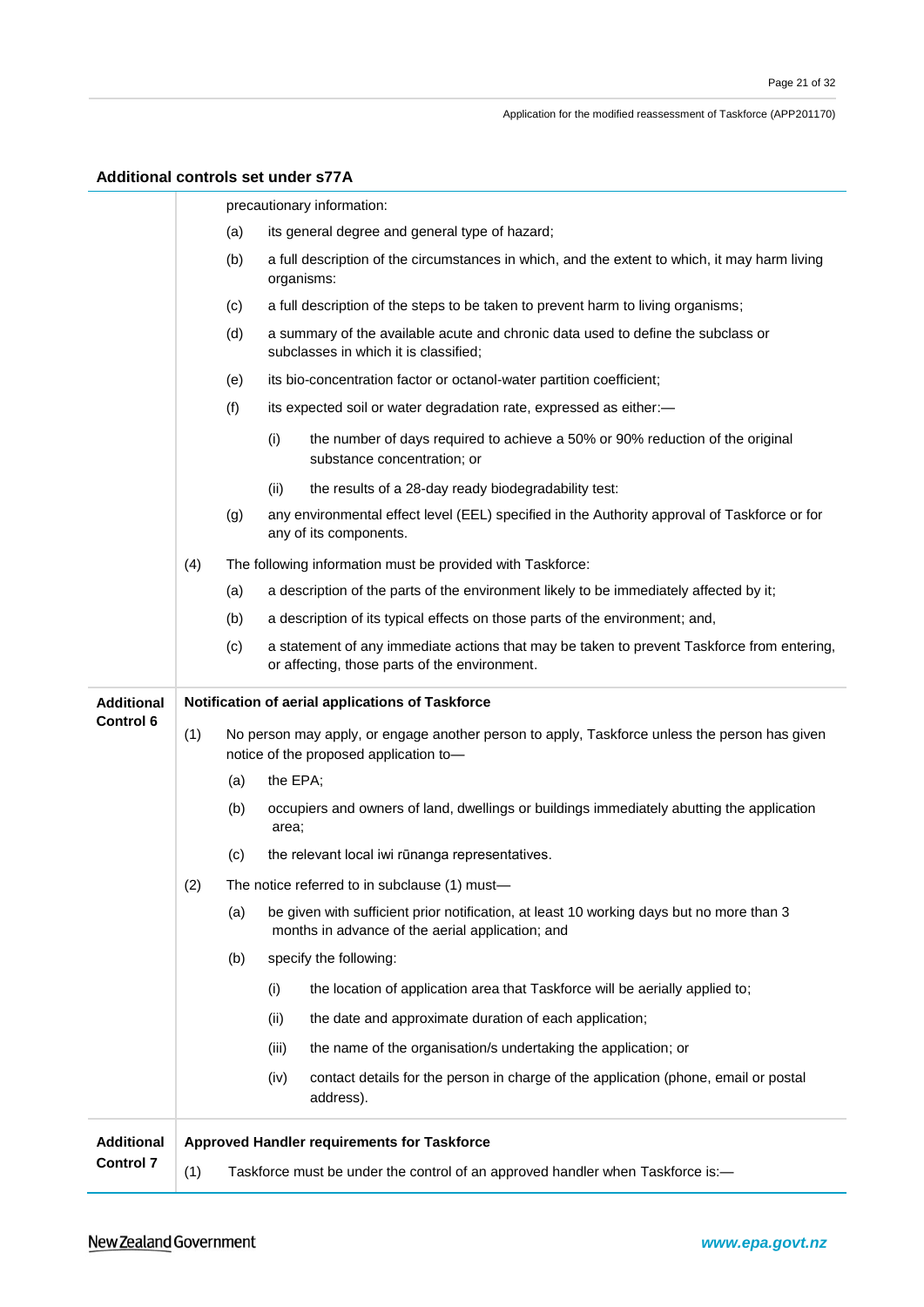|                   |                                                                                                                         | Additional controls set under s77A                                                                                                                                                                                                                                                                                                              |  |  |  |
|-------------------|-------------------------------------------------------------------------------------------------------------------------|-------------------------------------------------------------------------------------------------------------------------------------------------------------------------------------------------------------------------------------------------------------------------------------------------------------------------------------------------|--|--|--|
|                   |                                                                                                                         | applied in a wide dispersive manner; or<br>(a)                                                                                                                                                                                                                                                                                                  |  |  |  |
|                   |                                                                                                                         | (b)<br>used by a commercial contractor                                                                                                                                                                                                                                                                                                          |  |  |  |
|                   | (2)                                                                                                                     | Subclause (1) is deemed to be complied with if, in the case of aerial application of Taskforce, the<br>person who carried out the application has a current pilot chemical rating in accordance with Part<br>61 of the Civil Aviation Rules.                                                                                                    |  |  |  |
| <b>Additional</b> | <b>Use restriction for Taskforce</b>                                                                                    |                                                                                                                                                                                                                                                                                                                                                 |  |  |  |
| <b>Control 8</b>  | (1)                                                                                                                     | Taskforce shall not be applied onto or into water.                                                                                                                                                                                                                                                                                              |  |  |  |
|                   | (2)                                                                                                                     | Taskforce shall not be aerially applied to any place if rainfall that may lead to runoff of the<br>substance from the treated area is forecast or expected within 24 hours of the completion of an<br>application.                                                                                                                              |  |  |  |
|                   | (3)                                                                                                                     | For the purpose of subclause (1), "water" means water in all its physical forms, whether flowing or<br>not, and whether over or under ground, but does not include water in any form while in a pipe, tank<br>or cistern and, in the case of aerial application, includes known intermittently flowing rivers (such<br>as ephemeral waterways). |  |  |  |
| <b>Additional</b> |                                                                                                                         | <b>Target pest restriction for Taskforce</b>                                                                                                                                                                                                                                                                                                    |  |  |  |
| <b>Control 9</b>  |                                                                                                                         | The use of Taskforce shall be restricted to use on pasture to control Chilean needle grass, nassella<br>tussock or kangaroo grass.                                                                                                                                                                                                              |  |  |  |
| <b>Additional</b> | Maximum application rate requirements for Taskforce                                                                     |                                                                                                                                                                                                                                                                                                                                                 |  |  |  |
| <b>Control 10</b> | (1)<br>Taskforce may be applied at a maximum rate of 3L / ha, with a maximum application frequency of<br>once per year. |                                                                                                                                                                                                                                                                                                                                                 |  |  |  |
|                   | (2)                                                                                                                     | Notwithstanding subclause (1), the minimum interval between aerial applications of Taskforce is 5<br>years.                                                                                                                                                                                                                                     |  |  |  |
|                   | (3)                                                                                                                     | If Taskforce has been aerially applied to a place, no person shall apply Taskforce using ground-<br>based equipment to that place until a minimum period of 1 year has elapsed since that aerial<br>application was completed.                                                                                                                  |  |  |  |
| <b>Additional</b> | Requirements for keeping records of use of Taskforce                                                                    |                                                                                                                                                                                                                                                                                                                                                 |  |  |  |
| <b>Control 11</b> | (1)                                                                                                                     | A person in charge of Taskforce must ensure that a written record is kept of:-                                                                                                                                                                                                                                                                  |  |  |  |
|                   |                                                                                                                         | (a)<br>each ground-based application of Taskforce if 3 L or more of Taskforce is applied within 24<br>hours in a place where Taskforce is likely to enter air or water and leave the place; and,                                                                                                                                                |  |  |  |
|                   |                                                                                                                         | each aerial application of Taskforce.<br>(b)                                                                                                                                                                                                                                                                                                    |  |  |  |
|                   | (2)                                                                                                                     | For ground-based application of Taskforce, a record kept under subclause (1) must include the<br>following information:                                                                                                                                                                                                                         |  |  |  |
|                   |                                                                                                                         | the name of the substance;<br>(a)                                                                                                                                                                                                                                                                                                               |  |  |  |
|                   |                                                                                                                         | the date and time of each application or discharge of Taskforce;<br>(b)                                                                                                                                                                                                                                                                         |  |  |  |
|                   |                                                                                                                         | the classification or classifications of Taskforce;<br>(c)                                                                                                                                                                                                                                                                                      |  |  |  |
|                   |                                                                                                                         | the amount of Taskforce applied or discharged;<br>(d)                                                                                                                                                                                                                                                                                           |  |  |  |
|                   |                                                                                                                         | the location where Taskforce was applied or discharged;<br>(e)                                                                                                                                                                                                                                                                                  |  |  |  |
|                   |                                                                                                                         | (f)<br>if Taskforce is applied to or discharged in the air, a description of the wind speed and                                                                                                                                                                                                                                                 |  |  |  |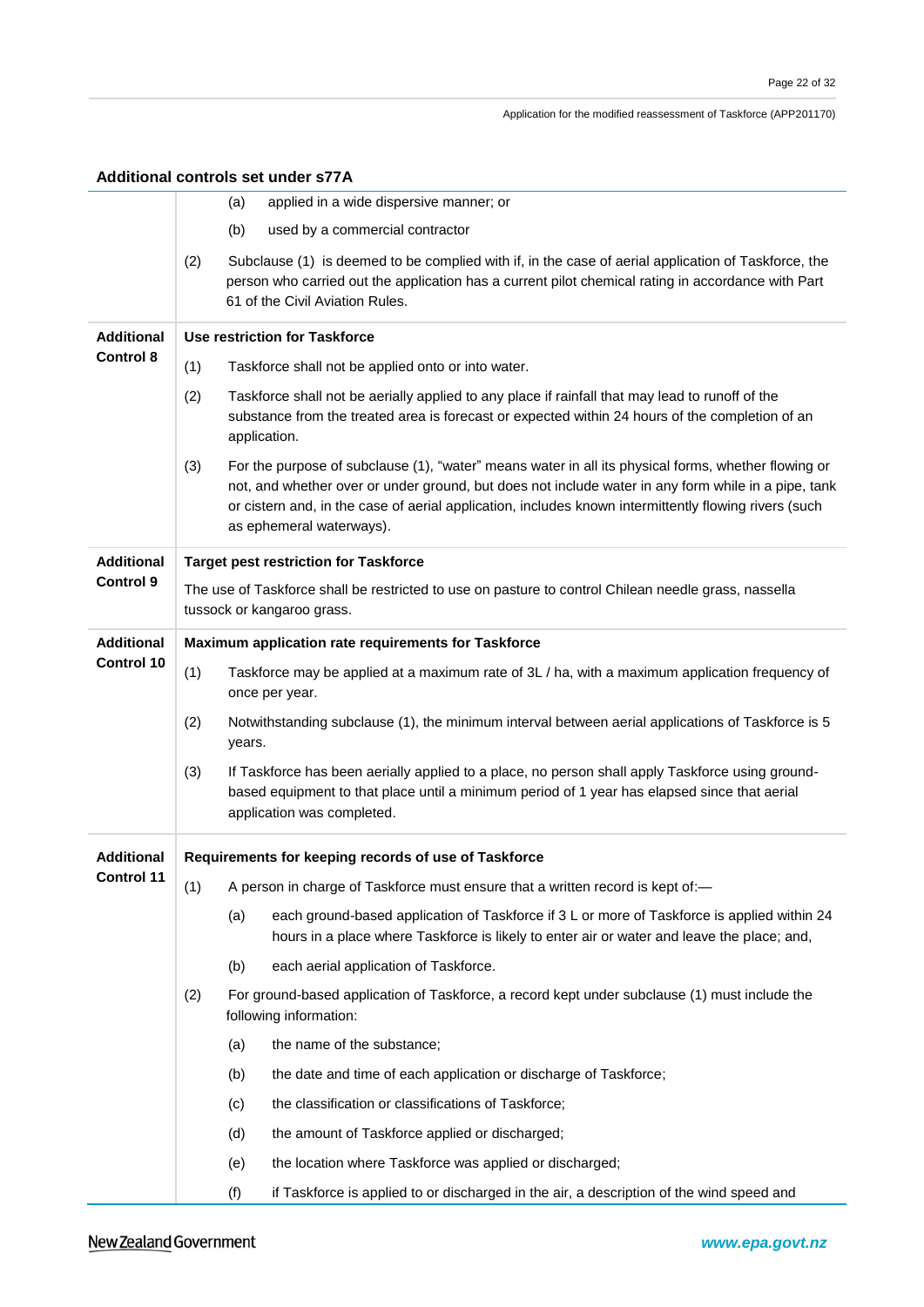### **Additional controls set under s77A**

|                   |     | direction when Taskforce was applied or discharged;                                                                                                                                                                                                                                     |
|-------------------|-----|-----------------------------------------------------------------------------------------------------------------------------------------------------------------------------------------------------------------------------------------------------------------------------------------|
|                   |     | the name of the user of Taskforce and the user's address.<br>(g)                                                                                                                                                                                                                        |
|                   | (3) | For aerial application of Taskforce, a record kept under subclause (1) must include the following<br>information:                                                                                                                                                                       |
|                   |     | the name of the substance;<br>(a)                                                                                                                                                                                                                                                       |
|                   |     | (b)<br>the target pest species;                                                                                                                                                                                                                                                         |
|                   |     | (c)<br>the date and time of each application or discharge of Taskforce;                                                                                                                                                                                                                 |
|                   |     | (d)<br>the classification or classifications of Taskforce;                                                                                                                                                                                                                              |
|                   |     | the amount of Taskforce applied or discharged;<br>(e)                                                                                                                                                                                                                                   |
|                   |     | (f)<br>the location where Taskforce was applied or discharged (including a map of the area where<br>Taskforce was applied and shows application and property boundaries, and evidence of<br>aircraft flight lines from the application);                                                |
|                   |     | a description of the wind speed and direction when Taskforce was applied or discharged;<br>(g)<br>and,                                                                                                                                                                                  |
|                   |     | the name of the user of Taskforce and the user's address;<br>(h)                                                                                                                                                                                                                        |
|                   |     | (i)<br>a local weather forecast and source for the 24 hour periods before and after application.                                                                                                                                                                                        |
|                   | (4) | After the date on which Taskforce that the record relates to is applied or discharged, a record must<br>be kept for not less than-                                                                                                                                                      |
|                   |     | 3 years (for ground-based application); or<br>(a)                                                                                                                                                                                                                                       |
|                   |     | 7 years (for aerial application).<br>(b)                                                                                                                                                                                                                                                |
|                   | (5) | Any person who applies, or engages another person to apply, Taskforce aerially must, as soon as<br>reasonably practicable, but no later than three months, after the operation, provide a copy of the<br>records required by subclause (3) to the EPA.                                  |
| <b>Additional</b> |     | Additional disposal requirements for Taskforce                                                                                                                                                                                                                                          |
| <b>Control 12</b> | (1) | Taskforce must be disposed of-                                                                                                                                                                                                                                                          |
|                   |     | (a) by treating Taskforce using a method that changes the characteristics or composition of<br>Taskforce so that Taskforce is no longer a hazardous substance; or                                                                                                                       |
|                   |     | by discharging Taskforce into the environment in accordance with the controls on the<br>(b)<br>substance; or                                                                                                                                                                            |
|                   |     | by exporting Taskforce from New Zealand as waste.<br>(c)                                                                                                                                                                                                                                |
|                   | (2) | In subclause (1), treating Taskforce-                                                                                                                                                                                                                                                   |
|                   |     | includes depositing Taskforce in a landfill, incinerator, or a sewage facility if the landfill,<br>(a)<br>incinerator, or sewage facility will treat Taskforce by changing the characteristics or<br>composition of Taskforce so that Taskforce is no longer a hazardous substance; but |
|                   |     | (b)<br>does not include dilution of Taskforce with any other substance before discharge into the<br>environment.                                                                                                                                                                        |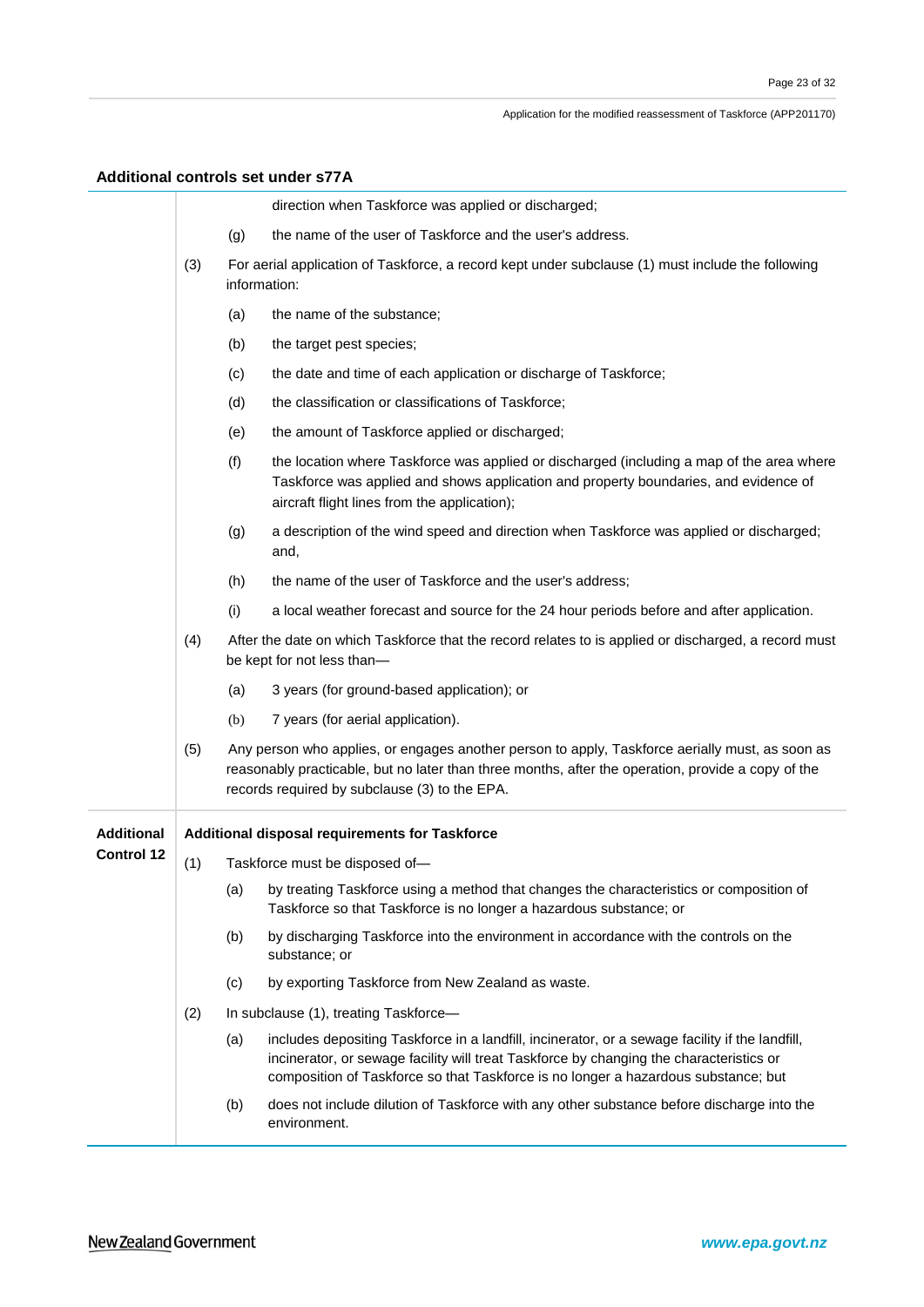### **Additional controls set under s77A**

| <b>Additional</b> | Control for the protection of bees from effects of the use of Taskforce<br>A person must not apply Taskforce in an application area— |                                                                                                                                                                                                                               |  |
|-------------------|--------------------------------------------------------------------------------------------------------------------------------------|-------------------------------------------------------------------------------------------------------------------------------------------------------------------------------------------------------------------------------|--|
| <b>Control 13</b> |                                                                                                                                      |                                                                                                                                                                                                                               |  |
|                   | (a)                                                                                                                                  | if bees are foraging in the area and Taskforce is in a form in which bees are likely to be exposed to<br>it: or                                                                                                               |  |
|                   | (b)                                                                                                                                  | to any plant or tree that is likely to be visited by bees if—<br>the plant or tree is in open flower or part bloom; or<br>(i)<br>(ii)<br>the plant or tree is likely to flower after application of Taskforce within 10 days. |  |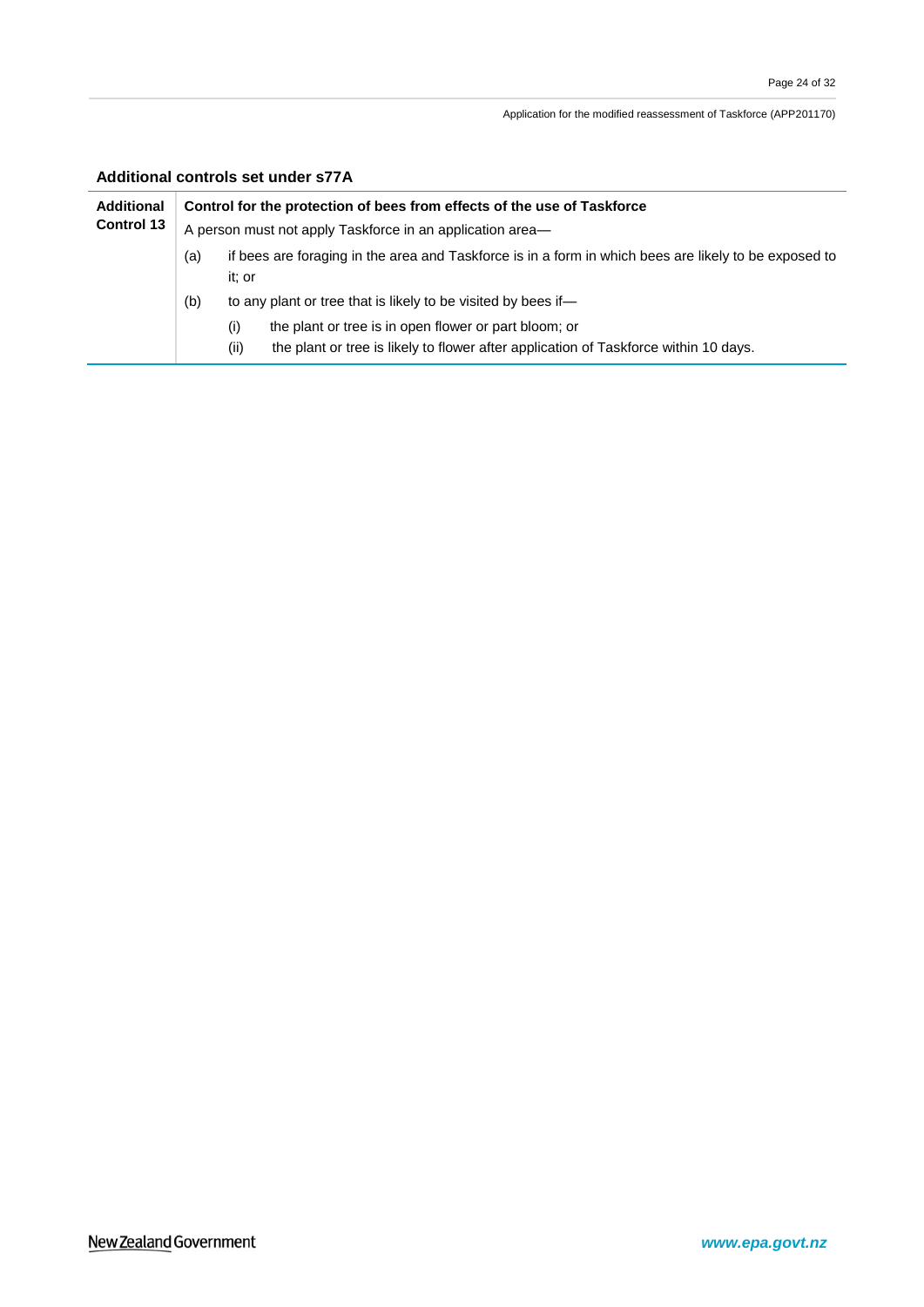## Appendix B: Decision path for applications for modified reassessment for amendments to hazardous substance approvals

### **Context**

This decision path describes the decision-making process for applications to modify an approval to import or manufacture a hazardous substance under section 63A of the HSNO Act.

## **Introduction**

The purpose of the decision path is to provide the HSNO decision maker<sup>8</sup> with guidance so that all relevant matters in the HSNO Act and the Methodology have been addressed. It does not attempt to direct the weighting that the HSNO decision maker may decide to make on individual aspects of an application.

In this document 'section' refers to sections of the HSNO Act, and 'clause' refers to clauses of the Methodology.

The decision path has two parts –

- Flowchart (a logic diagram showing the process prescribed in the Methodology and the HSNO Act to be followed in making a decision); and,
- Explanatory notes (discussion of each step of the process).

Of necessity the words in the boxes in the flowchart are brief, and key words are used to summarise the activity required. The explanatory notes provide a comprehensive description of each of the numbered items in the flowchart, and describe the processes that should be followed to achieve the described outcome.

For proper interpretation of the decision path it is important to work through the flowchart in conjunction with the explanatory notes.

 8 The HSNO decision maker refers to either the EPA Board or any committee or persons with delegated authority from the Board.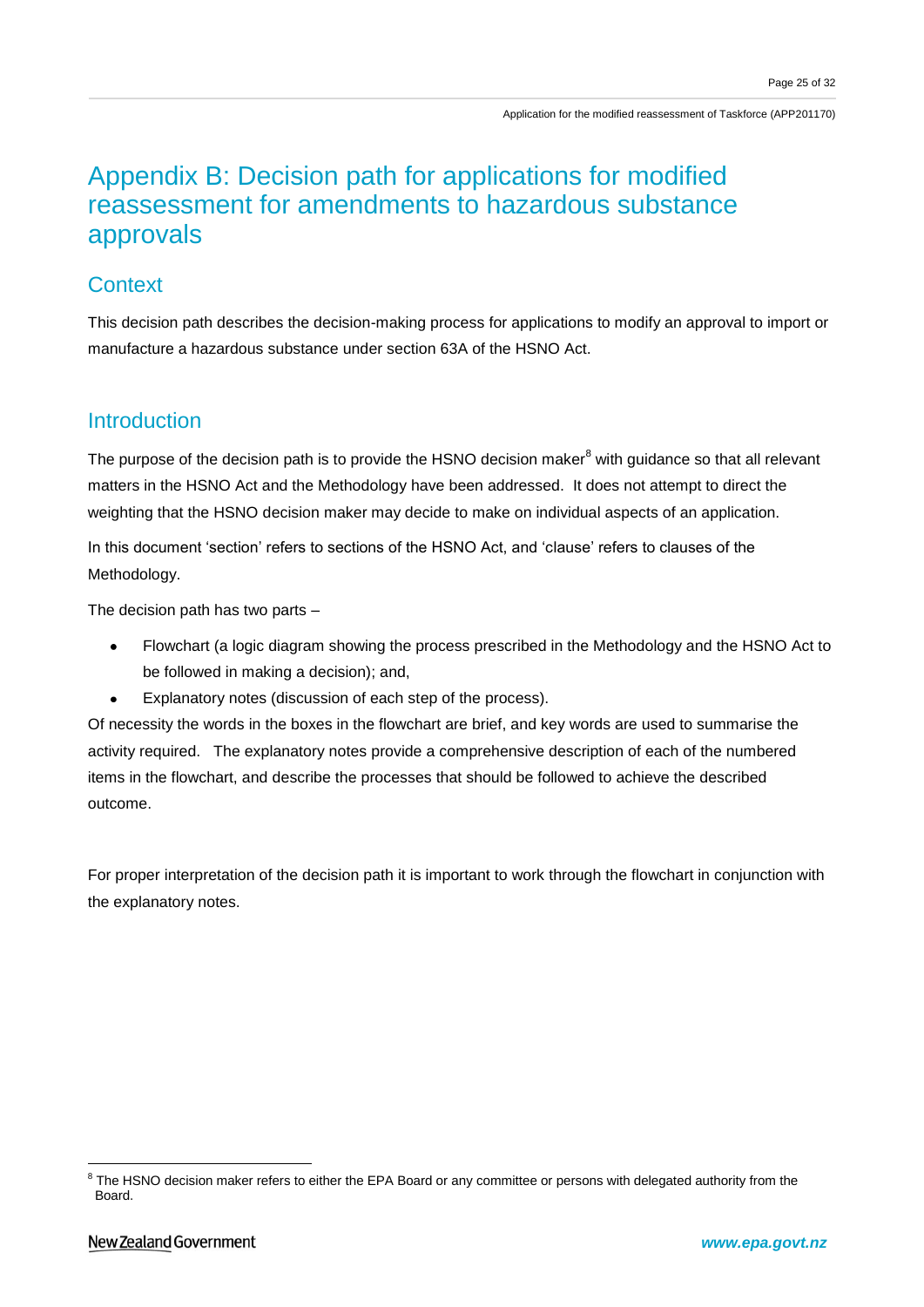For proper interpretation of the decision path it is important to work through the flowchart in conjunction with the explanatory notes

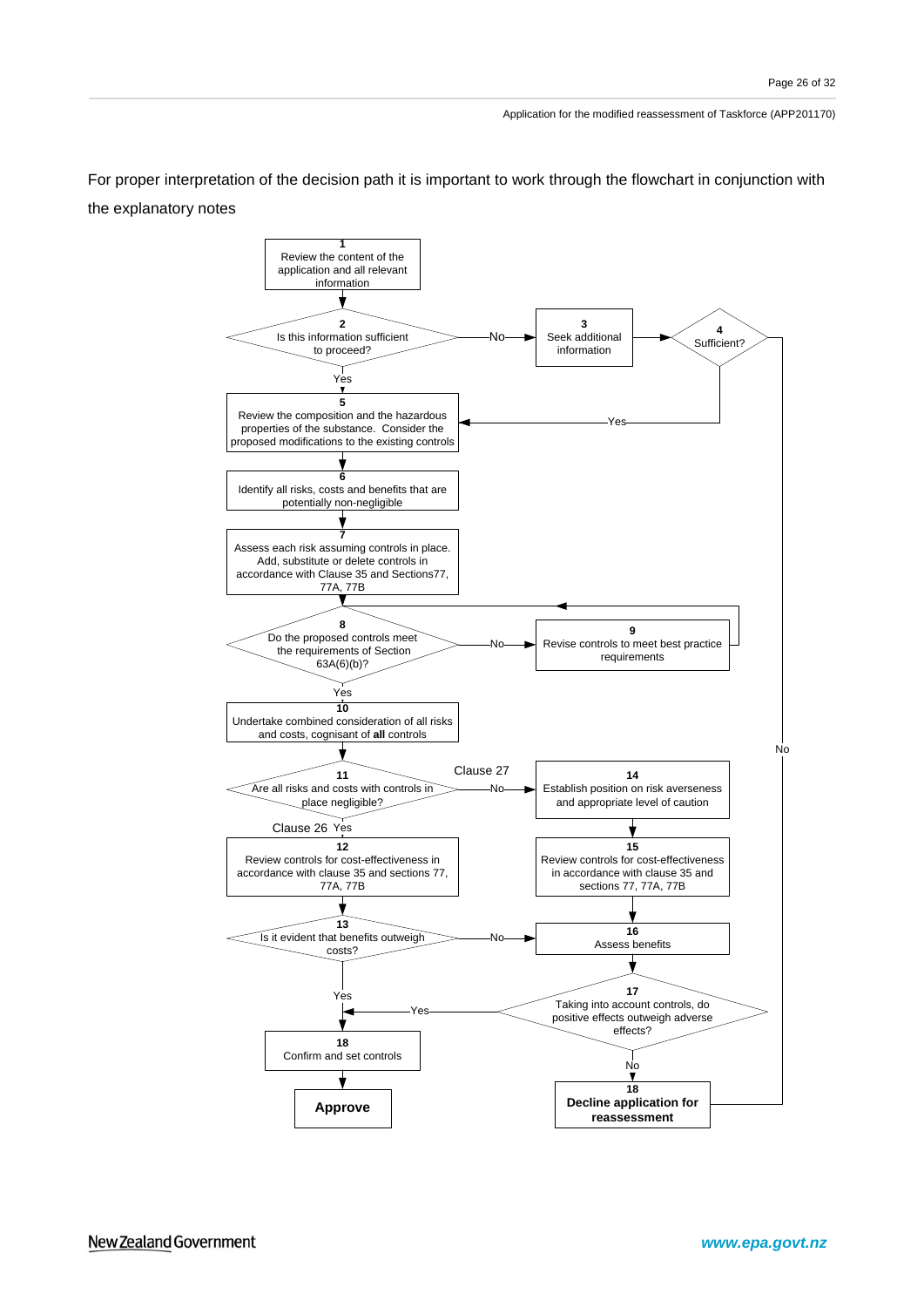## Explanatory Notes

|         | Review the content of the application and all relevant information                                                                                                                                                                                                                                                                    |
|---------|---------------------------------------------------------------------------------------------------------------------------------------------------------------------------------------------------------------------------------------------------------------------------------------------------------------------------------------|
| Item 1: | Review the application, the E&R Report, and information received from experts and that provided in<br>submissions (where relevant) in terms of section 28(2) of the Act and clauses 8, 15, 16 and 20 of<br>the Methodology.                                                                                                           |
|         | While section 63A is not mentioned in section 53 (public notification), sections 63A(4) and (5)<br>provide discretion for the HSNO decision maker to consider public notification (cf section 53(2)) and<br>guidance re consultation where an application is not publicly notified.                                                   |
|         | Is this information sufficient to proceed?                                                                                                                                                                                                                                                                                            |
| Item 2: | Review the information and determine whether or not there is sufficient information available to<br>make a decision.                                                                                                                                                                                                                  |
|         | (if 'no') Seek additional information                                                                                                                                                                                                                                                                                                 |
| Item 3: | If there is not sufficient information then additional information may need to be sought under section<br>52 or 58 of the Act.                                                                                                                                                                                                        |
|         | If the applicant is not able to provide sufficient information for consideration then the application is<br>not approved. In these circumstances the HSNO decision maker may choose to decline the<br>application, or the application may lapse.                                                                                      |
|         | Sufficient?                                                                                                                                                                                                                                                                                                                           |
| Item 4  | When additional information has been sought, has this been provided, and is there now sufficient<br>information available to make a decision?                                                                                                                                                                                         |
|         | If the HSNO decision maker is not satisfied that it has sufficient information for consideration, then<br>the application for reassessment must be declined (see item 18).                                                                                                                                                            |
|         | (if 'yes' from item 2 or from item 4) Review the composition and the hazardous properties of<br>the substance, and the proposed modifications to the existing controls                                                                                                                                                                |
| Item 5: | Review the composition of the substance, its hazardous properties, and the existing suite of<br>controls on the substance. The level of detail for this review will depend on the nature of the<br>application for modified reassessment. In most cases a detailed review will not be required.                                       |
|         | Consider the proposed modifications to the existing controls.                                                                                                                                                                                                                                                                         |
|         | Identify all risks, costs and benefits that are potentially non-negligible <sup>9</sup>                                                                                                                                                                                                                                               |
| Item 6: | The modified reassessment process concentrates on a specific aspect of the approval (section<br>63A(1)(a)). All risks, costs and benefits that are potentially non-negligible need to be identified.<br>However, emphasis should be placed on effects that are expected to change as a result of the<br>proposed changes to controls. |
|         | Costs and benefits are defined in the Methodology as the value of particular effects. However, in<br>most cases these 'values' are not certain and have a likelihood attached to them. Thus costs and<br>risks are generally synonymous and may be addressed together.                                                                |
|         | Examples of costs that cannot be considered as risks are one-off direct financial costs incurred by                                                                                                                                                                                                                                   |

<sup>9</sup> Relevant effects are **marginal effects**, or the changes that will occur as a result of the substance being available. Financial costs associated with preparing and submitting an application are not marginal effects and are not effects of the substance(s) and are therefore not taken into account in weighing up adverse and positive effects. These latter types of costs are sometimes called 'sunk' costs since they are incurred whether or not the application is successful.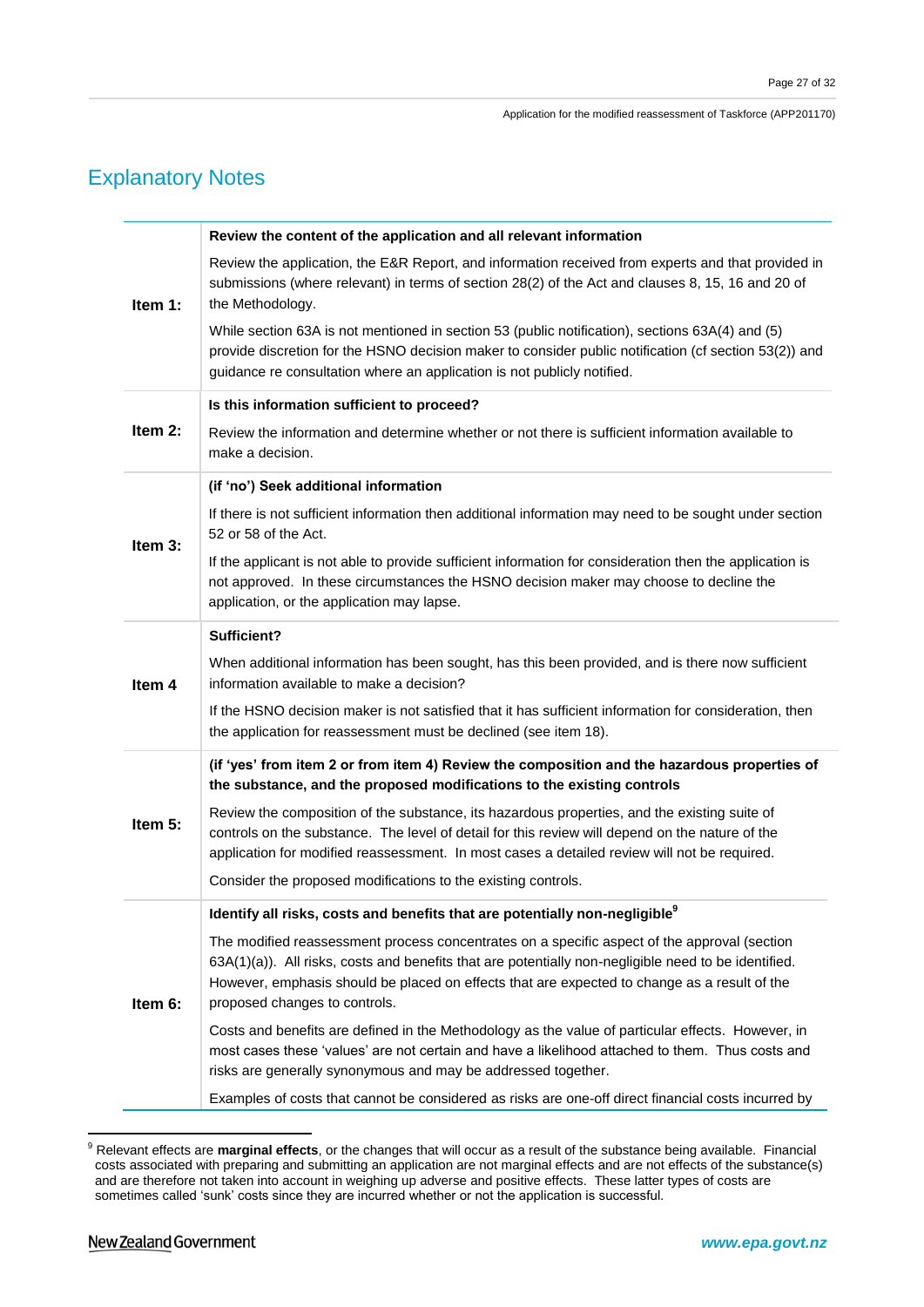| applicants that cannot be considered as 'sunk' costs (see footnote 1). Where such costs arise  |
|------------------------------------------------------------------------------------------------|
| they will considered in the same way as risks, but their likelihood of occurrence will be more |
| certain.                                                                                       |

Identification is a two-step process that scopes the range of possible effects (risks, costs and benefits).

|         |                                                                                                                                                                                                                                                                 | Identify all possible risks and costs (adverse effects) and benefits (positive<br>effects) associated with the approval of the substance(s), and based on the<br>range of areas of impact described in clause 9 of the Methodology and sections 5<br>and 6 of the Act <sup>10</sup> . Consider the effects of the substance through its lifecycle<br>(clause 11) and include the likely effects of the substance being unavailable<br>(sections $29(1)(a)(iii)$ and $29(1)(b)(iii)$ ). |  |
|---------|-----------------------------------------------------------------------------------------------------------------------------------------------------------------------------------------------------------------------------------------------------------------|----------------------------------------------------------------------------------------------------------------------------------------------------------------------------------------------------------------------------------------------------------------------------------------------------------------------------------------------------------------------------------------------------------------------------------------------------------------------------------------|--|
|         | Step 1:                                                                                                                                                                                                                                                         | Relevant costs and benefits are those that relate to New Zealand and those that<br>would arise as a consequence of approving the application (clause 14).                                                                                                                                                                                                                                                                                                                              |  |
|         |                                                                                                                                                                                                                                                                 | Consider short term and long term effects.                                                                                                                                                                                                                                                                                                                                                                                                                                             |  |
|         |                                                                                                                                                                                                                                                                 | Identify situations where risks and costs occur in one area of impact or affect one<br>sector and benefits accrue to another area or sector; that is, situations where<br>risks and costs do not have corresponding benefits.                                                                                                                                                                                                                                                          |  |
|         |                                                                                                                                                                                                                                                                 | Document those risks, costs and benefits that can be readily concluded to be<br>negligible <sup>11</sup> , and eliminate them from further consideration.                                                                                                                                                                                                                                                                                                                              |  |
|         | Step 2:                                                                                                                                                                                                                                                         | Note that where there are costs that are not associated with risks some of them<br>may be eliminated at this scoping stage on the basis that the financial cost<br>represented is very small and there is no overall effect on the market economy.                                                                                                                                                                                                                                     |  |
|         | Assess each risk assuming controls in place. Add, substitute or delete controls in<br>accordance with clause 35 and sections 77, 77A and 77B of the Act.                                                                                                        |                                                                                                                                                                                                                                                                                                                                                                                                                                                                                        |  |
|         |                                                                                                                                                                                                                                                                 | The assessment of potentially non-negligible risks and costs should be carried out in accordance<br>with clauses 12, 13, 15, 22, 24, 25, and 29 to 32 of the Methodology. The assessment is carried<br>out with the default controls in place.                                                                                                                                                                                                                                         |  |
| Item 7: |                                                                                                                                                                                                                                                                 | Assess each potentially non-negligible risk and cost estimating the magnitude of the effect if it<br>should occur and the likelihood of its occurring. Where there are non-negligible financial costs that<br>are not associated with risks then the probability of occurrence (likelihood) may be close to 1.<br>Relevant information provided in submissions should be taken into account.                                                                                           |  |
|         | The distribution of risks and costs should be considered, including geographical distribution and<br>distribution over groups in the community, as well as distribution over time. This information<br>should be retained with the assessed level of risk/cost. |                                                                                                                                                                                                                                                                                                                                                                                                                                                                                        |  |
|         |                                                                                                                                                                                                                                                                 | This assessment includes consideration of how cautious the HSNO decision maker will be in the<br>face of uncertainty (section 7). Where there is uncertainty, it may be necessary to estimate<br>scenarios for lower and upper bounds for the adverse effect as a means of identifying the range of<br>uncertainty (clause 32). It is also important to bear in mind the materiality of the uncertainty and<br>how significant the uncertainty is for the decision (clause 29(a)).     |  |
|         |                                                                                                                                                                                                                                                                 | Consider the HSNO decision maker's approach to risk (clause 33 of the Methodology) or how risk                                                                                                                                                                                                                                                                                                                                                                                         |  |
|         |                                                                                                                                                                                                                                                                 |                                                                                                                                                                                                                                                                                                                                                                                                                                                                                        |  |

 $10$  Effects on the natural environment, effects on human health and safety, effects on Maori culture and traditions, effects on society and community, effects on the market economy.

<sup>&</sup>lt;sup>11</sup> Negligible effects are defined in the Annotated Methodology as "Risks which are of such little significance in terms of their likelihood and effect that they do not require active management and/or after the application of risk management can be justified by very small levels of benefits.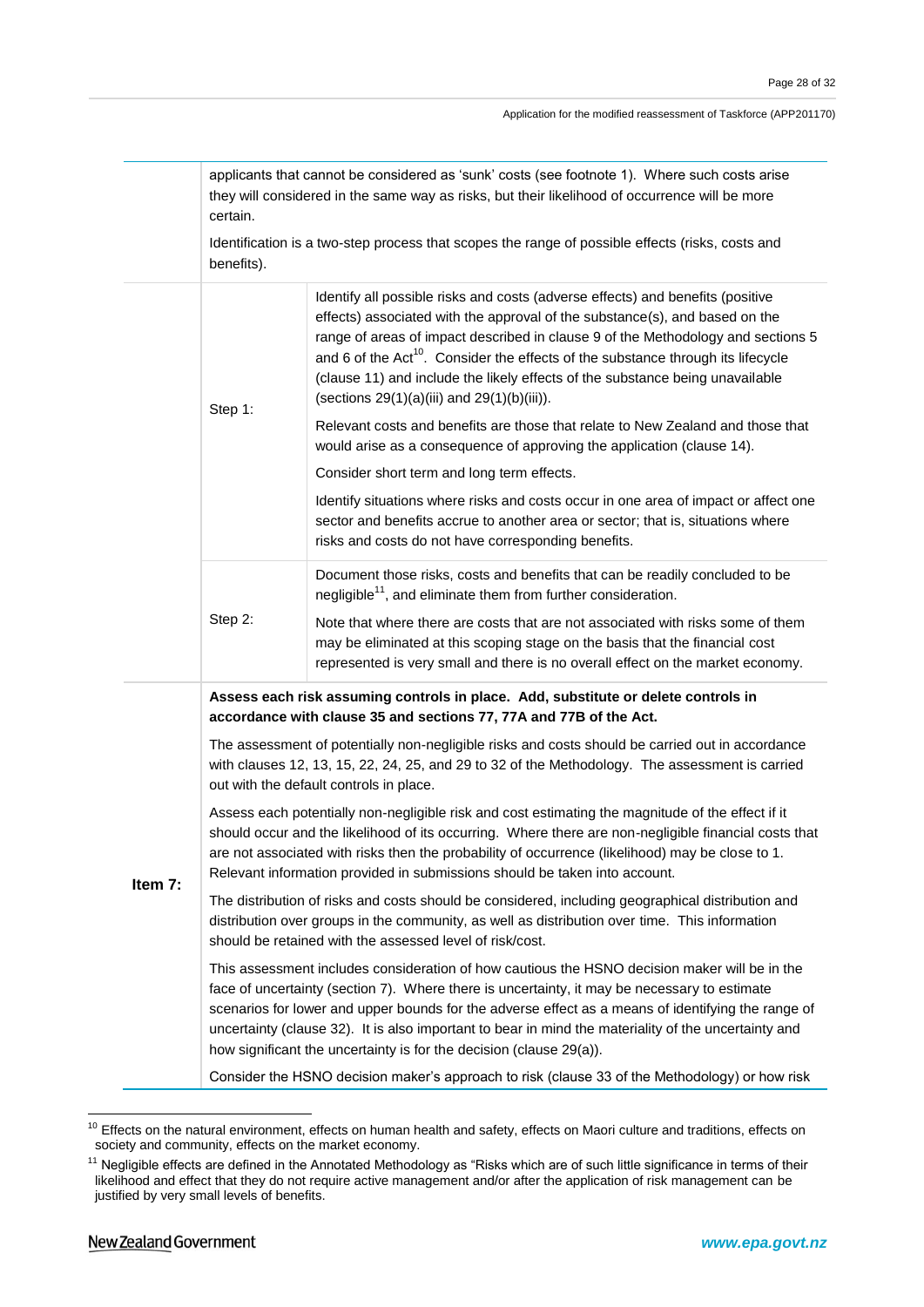|          | averse the HSNO decision maker should be in giving weight to the residual risk, where residual<br>risk is the risk remaining after the imposition of controls.                                                                                                                                                                                                                                                                                                                                                                                                                                                         |
|----------|------------------------------------------------------------------------------------------------------------------------------------------------------------------------------------------------------------------------------------------------------------------------------------------------------------------------------------------------------------------------------------------------------------------------------------------------------------------------------------------------------------------------------------------------------------------------------------------------------------------------|
|          | See EPA report 'Approach to Risk' for further guidance <sup>12</sup> .                                                                                                                                                                                                                                                                                                                                                                                                                                                                                                                                                 |
|          | Where it is clear that residual risks are non-negligible and where appropriate controls are<br>available, add substitute or delete controls in accordance with sections 77 and 77A of the Act to<br>reduce the residual risk to a tolerable level. If the substance has toxic or ecotoxic properties,<br>consider setting exposure limits under section 77B. While clause 35 is relevant here, in terms of<br>considering the costs and benefits of changing the controls, it has more prominence in items 12<br>and 15.                                                                                               |
|          | If changes are made to the controls at this stage then the approach to uncertainty and the<br>approach to risk must be revisited.                                                                                                                                                                                                                                                                                                                                                                                                                                                                                      |
|          | Do the proposed controls meet the requirements of Section 63A(6)(b)?                                                                                                                                                                                                                                                                                                                                                                                                                                                                                                                                                   |
| Item 8:  | Consider whether the proposed controls meet best international practices and standards for the<br>safe management of hazardous substances. This includes the full suite of proposed controls<br>including existing controls and modified controls.                                                                                                                                                                                                                                                                                                                                                                     |
|          | (if 'no' from item 8) Revise controls to meet best practice requirements                                                                                                                                                                                                                                                                                                                                                                                                                                                                                                                                               |
| Item 9:  | If the controls do not meet the best international practice criteria, then modify the controls so that<br>they do meet them.                                                                                                                                                                                                                                                                                                                                                                                                                                                                                           |
| Item 10: | 8<br>Do the proposed controls meet<br>the requirements of Section<br>63A(6)(b)?<br>Yes<br>(if 'yes' from item 8) Undertake combined consideration of all risks and costs, cognisant of<br>proposed controls<br>Once the risks and costs have been assessed individually consider all risks and costs together as<br>a 'basket' of risks/costs. If it is feasible and/or appropriate, this may involve combining groups of<br>risks and costs as for Clause 34 of the Methodology. The purpose of this step is to consider<br>synergistic effects and determine whether these may change the level of individual risks. |
|          |                                                                                                                                                                                                                                                                                                                                                                                                                                                                                                                                                                                                                        |
| Item 11: | Are all risks and costs with controls in place negligible?<br>Looking at individual risks in the context of the 'basket' of risks, consider whether any of the<br>residual risks (costs) are negligible.                                                                                                                                                                                                                                                                                                                                                                                                               |
| Item 12: | 11<br>Are all risks and costs with controls in<br>place negligible?<br>Clause 26 Yes<br>(if 'yes' from item 11) Review controls for cost-effectiveness in accordance with clause 35                                                                                                                                                                                                                                                                                                                                                                                                                                    |

<sup>&</sup>lt;sup>12</sup> <http://www.epa.govt.nz/Publications/Approach-to-Risk.pdf>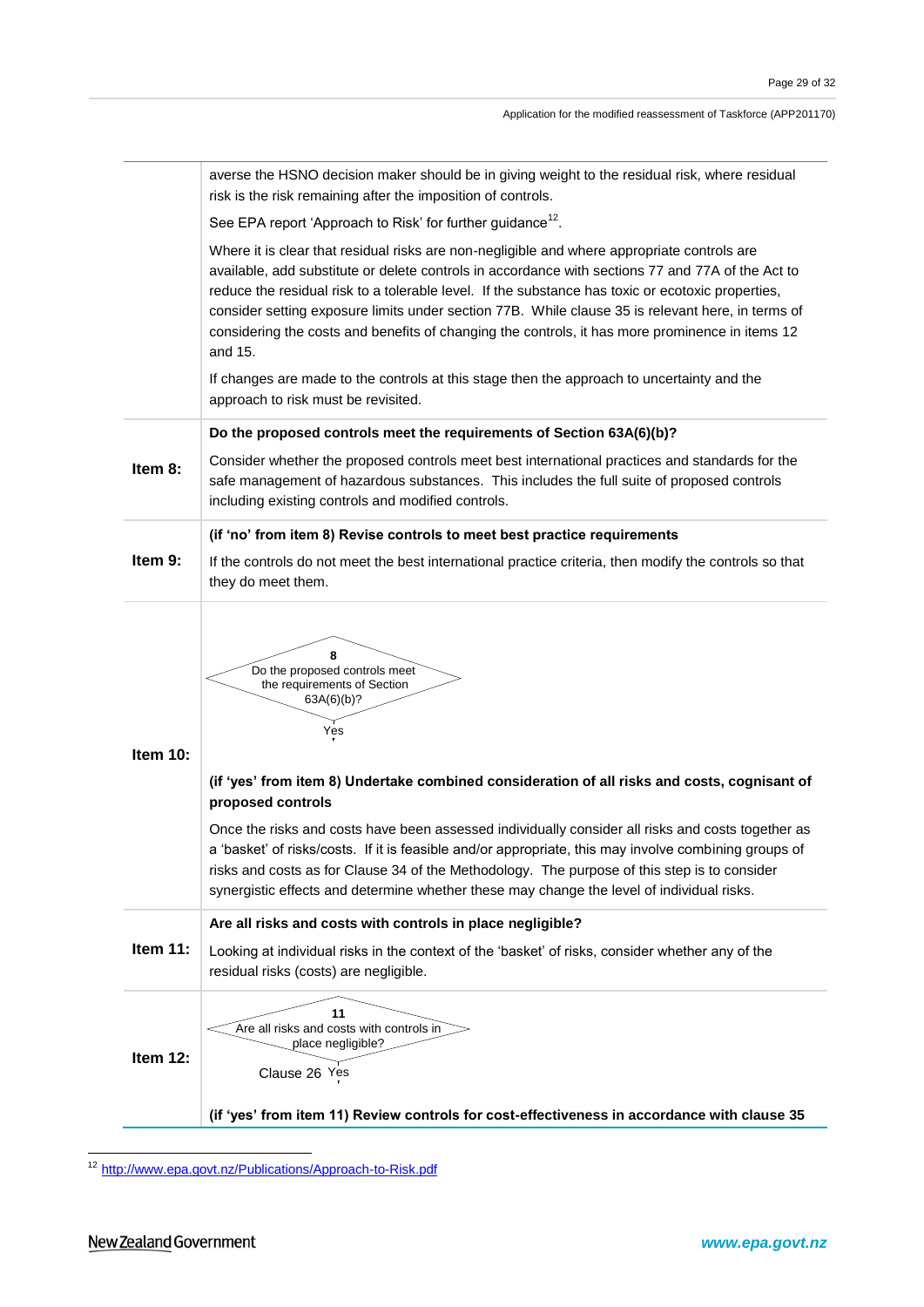|            | and sections 77, 77A and 77B                                                                                                                                                                                                                                                                                                                                                                                                                                                                                                      |
|------------|-----------------------------------------------------------------------------------------------------------------------------------------------------------------------------------------------------------------------------------------------------------------------------------------------------------------------------------------------------------------------------------------------------------------------------------------------------------------------------------------------------------------------------------|
|            | Where all risks are negligible the decision must be made under clause 26 of the Methodology.                                                                                                                                                                                                                                                                                                                                                                                                                                      |
|            | Consider the cost-effectiveness of the proposed individual controls and exposure limits. Where<br>relevant and appropriate, add, substitute or delete controls whilst taking into account the view of<br>the applicant, and the cost-effectiveness of the full package of controls.                                                                                                                                                                                                                                               |
|            | Is it evident that benefits outweigh costs?                                                                                                                                                                                                                                                                                                                                                                                                                                                                                       |
|            | Risks have already been determined to be negligible (item 9). In the unusual circumstance where<br>there are non-negligible costs that are not associated with risks they have been assessed in item<br>7.                                                                                                                                                                                                                                                                                                                        |
|            | Costs are made up of two components: internal costs or those that accrue to the applicant, and<br>external costs or those that accrue to the wider community.                                                                                                                                                                                                                                                                                                                                                                     |
|            | Consider whether there are any non-negligible external costs that are not associated with risks.                                                                                                                                                                                                                                                                                                                                                                                                                                  |
| Item $13:$ | If there are no external non-negligible costs then external benefits outweigh external costs. The<br>fact that the application has been submitted is deemed to demonstrate existence of internal or<br>private net benefit, and therefore total benefits outweigh total costs <sup>13</sup> .                                                                                                                                                                                                                                     |
|            | As indicated above, where risks are deemed to be negligible, and the only identifiable costs<br>resulting from approving an application are shown to accrue to the applicant, then a cost-benefit<br>analysis will not be required. The act of an application being lodged will be deemed by the HSNO<br>decision maker to indicate that the applicant believes the benefits to be greater than the costs.                                                                                                                        |
|            | However, if this is not the case and there are external non-negligible costs then all benefits need to<br>be assessed (via item 16).                                                                                                                                                                                                                                                                                                                                                                                              |
| Item 14:   | Clause 27<br>11<br>Are all risks and costs with controls in<br>-No-<br>place negligible?<br>(if 'no' from item 10) Establish HSNO decision maker's position on risk averseness and<br>appropriate level of caution<br>Although 'risk averseness' (approach to risk, clause 33) is considered as a part of the assessment<br>of individual risks, it is good practice to consolidate the view on this if several risks are non-<br>negligible. This consolidation also applies to the consideration of the approach to uncertainty |
|            | (section 7).                                                                                                                                                                                                                                                                                                                                                                                                                                                                                                                      |
|            | Review controls for cost-effectiveness in accordance with clause 35 and sections 77, 77A<br>and 77B                                                                                                                                                                                                                                                                                                                                                                                                                               |
| Item 15:   | This constitutes a decision made under clause 27 of the Methodology (taken in sequence from<br>items 10, 13, 14 and 15).                                                                                                                                                                                                                                                                                                                                                                                                          |
|            | Consider (a) whether any of the non-negligible risks can be reduced by varying the controls in<br>accordance with section 77 and 77A of the Act, and (b) the cost-effectiveness of the controls.                                                                                                                                                                                                                                                                                                                                  |

<sup>&</sup>lt;sup>13</sup>Technical Guide 'Decision making' section 4.9.3. Where risks are negligible and the costs accrue only to the applicant, no explicit cost benefit analysis is required. In effect, the HSNO decision maker takes the act of making an application as evidence that the benefits outweigh the costs. See also Protocol Series 1 ‗General requirements for the Identification and Assessment of Risks, Costs, and Benefits'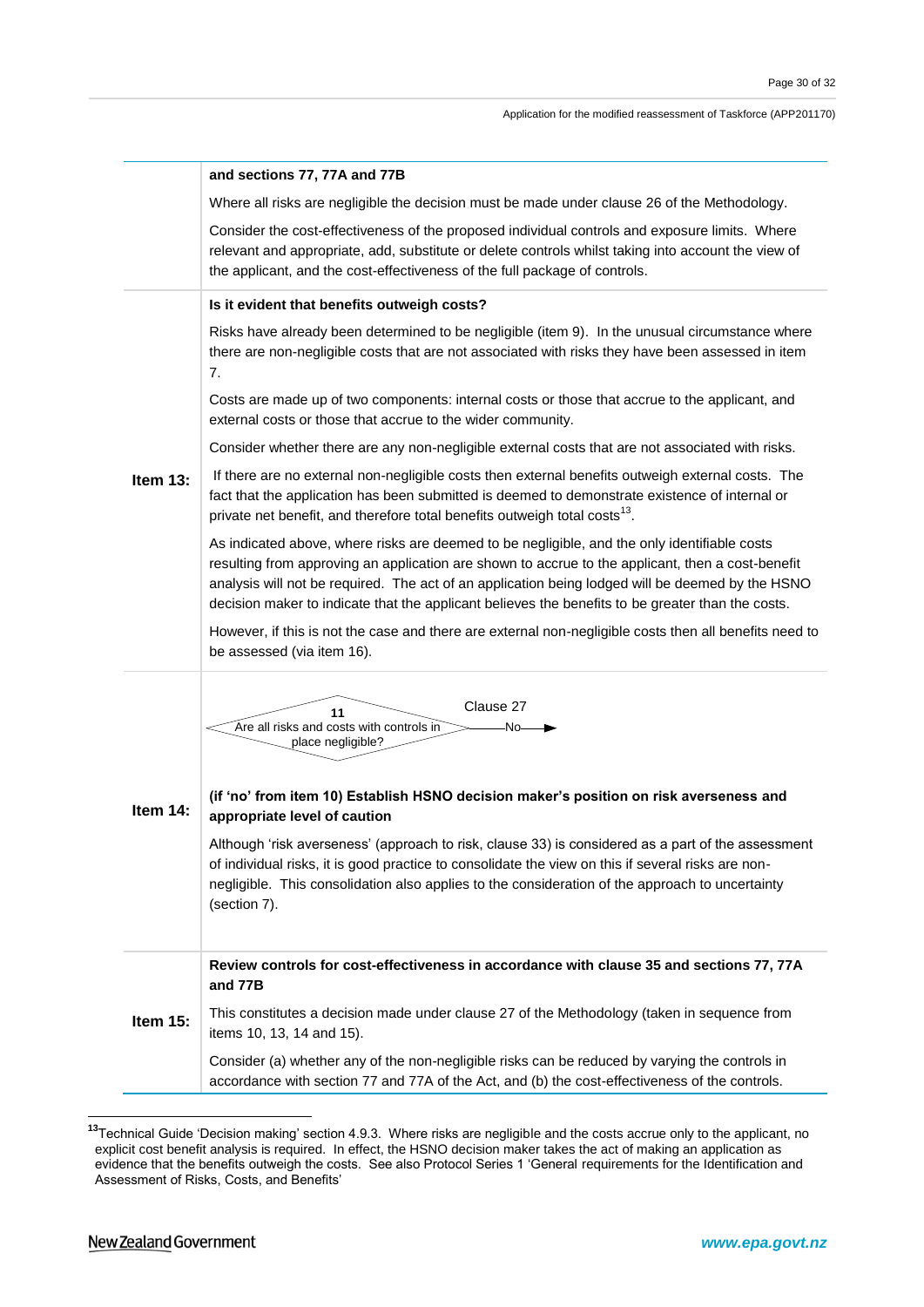|          | Where relevant and appropriate, add, substitute or delete controls whilst taking into account the<br>view of the applicant, and making sure that the benefits of doing so outweigh the costs. As for<br>item 6, If the substance has toxic or ecotoxic properties, consider exposure limits under section<br>77B.                                                                                                                                                                                                                                                                                                                                                                                                                                                                                                                                                                                                                                                                                             |
|----------|---------------------------------------------------------------------------------------------------------------------------------------------------------------------------------------------------------------------------------------------------------------------------------------------------------------------------------------------------------------------------------------------------------------------------------------------------------------------------------------------------------------------------------------------------------------------------------------------------------------------------------------------------------------------------------------------------------------------------------------------------------------------------------------------------------------------------------------------------------------------------------------------------------------------------------------------------------------------------------------------------------------|
|          | (if 'no' from item 13, or in sequence from item 15) Assess benefits                                                                                                                                                                                                                                                                                                                                                                                                                                                                                                                                                                                                                                                                                                                                                                                                                                                                                                                                           |
| Item 16: | Assess benefits or positive effects in terms of clause 13 of the Methodology.                                                                                                                                                                                                                                                                                                                                                                                                                                                                                                                                                                                                                                                                                                                                                                                                                                                                                                                                 |
|          | Since benefits are not certain, they are assessed in the same way as risks. Thus the assessment<br>involves estimating the magnitude of the effect if it should occur and the likelihood of its occurring.<br>This assessment also includes consideration of the HSNO decision maker's approach to<br>uncertainty or how cautious the HSNO decision maker will be in the face of uncertainty (section 7).<br>Where there is uncertainty, it may be necessary to estimate scenarios for lower and upper bounds<br>for the positive effect.                                                                                                                                                                                                                                                                                                                                                                                                                                                                     |
|          | An understanding of the distributional implications of a proposal is an important part of any<br>consideration of costs and benefits, and the distribution of benefits should be considered in the<br>same way as for the distribution of risks and costs. The HSNO decision maker will in particular<br>look to identify those situations where the beneficiaries of an application are different from those<br>who bear the costs <sup>14</sup> . This is important not only for reasons related to fairness but also in forming<br>a view of just how robust any claim of an overall net benefit might be. It is much more difficult to<br>sustain a claim of an overall net benefit if those who enjoy the benefits are different to those who<br>will bear the costs. Thus where benefits accrue to one area or sector and risks and costs are<br>borne by another area or sector then the HSNO decision maker may choose to be more risk<br>averse and to place a higher weight on the risks and costs. |
|          | As for risks and costs the assessment is carried out with the default controls in place.                                                                                                                                                                                                                                                                                                                                                                                                                                                                                                                                                                                                                                                                                                                                                                                                                                                                                                                      |
|          | Taking into account controls, do positive effects outweigh adverse effects?                                                                                                                                                                                                                                                                                                                                                                                                                                                                                                                                                                                                                                                                                                                                                                                                                                                                                                                                   |
| Item 17: | In weighing up positive and adverse effects, consider clause 34 of the Methodology. Where<br>possible combine groups of risks, costs and benefits or use other techniques such as dominant<br>risks and ranking of risks. The weighing up process takes into account controls proposed in items<br>5, 7 (9), 12 and/or 15.                                                                                                                                                                                                                                                                                                                                                                                                                                                                                                                                                                                                                                                                                    |
|          | Where this item is taken in sequence from items 14, 15 and 16 (i.e. risks are not negligible) it<br>constitutes a decision made under clause 27 of the Methodology.                                                                                                                                                                                                                                                                                                                                                                                                                                                                                                                                                                                                                                                                                                                                                                                                                                           |
|          | Where this item is taken in sequence from items 11, 12 and 13 (i.e. risks are negligible, and there<br>are external or public costs) it constitutes a decision made under clause 26 of the Methodology.                                                                                                                                                                                                                                                                                                                                                                                                                                                                                                                                                                                                                                                                                                                                                                                                       |
|          | (if 'no' from item 4 or item 17) Decline application for reassessment                                                                                                                                                                                                                                                                                                                                                                                                                                                                                                                                                                                                                                                                                                                                                                                                                                                                                                                                         |
|          | (from item 4) The Act is silent on the situation if there is insufficient information to consider the<br>application. However, sections 55-61 (section 63A(3)) are deemed to hold, therefore the HSNO<br>decision maker concludes that the application for reassessment may be declined if there is<br>insufficient information.                                                                                                                                                                                                                                                                                                                                                                                                                                                                                                                                                                                                                                                                              |
| Item 18: | (from item 17) The HSNO decision maker may decline the application under section 63A(6) after<br>taking into account the effects of the substance and best international practices and standards.                                                                                                                                                                                                                                                                                                                                                                                                                                                                                                                                                                                                                                                                                                                                                                                                             |
|          | Section 63A(2)(b) notes that this modified reassessment process cannot result in an approval to<br>import or manufacture the substance being revoked. Therefore, if the process results in a 'decline'<br>decision, then the result is that the modified reassessment of the substance is not approved, and<br>the existing controls remain in force.                                                                                                                                                                                                                                                                                                                                                                                                                                                                                                                                                                                                                                                         |

<sup>&</sup>lt;u>.</u> <sup>14</sup> Clause 13 of the Methodology